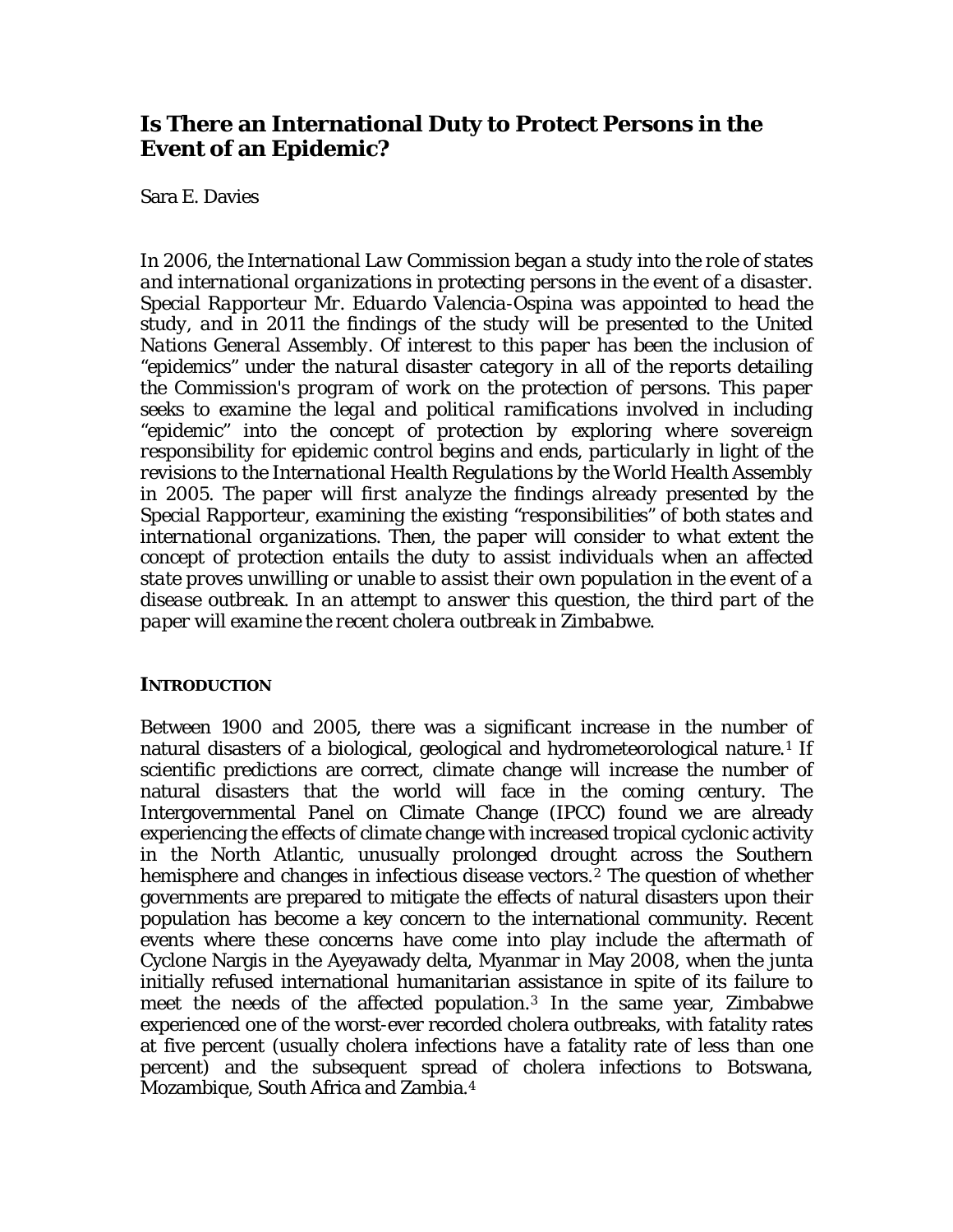These, and other cases, give rise to two particular problems. First, there have been instances where states have refused international humanitarian assistance, despite being unable to meet the needs of those affected by disasters. Second, there have been occasions where even if consent has been granted, the affected state has been unable or unwilling to ensure that aid is distributed quickly, effectively and equitably.[5](#page-22-1) These factors have prompted some governments and international institutions to call for the development of clearer guidelines to direct states in their response to natural disasters, based on the idea that people possess a fundamental right to humanitarian assistance. To date, the main outcome of this push was the 2005 World Conference on Disaster Reduction which led to the Hyogo Framework for Action 2005-2010. The Framework for Action includes a process for evaluating the role of the state in alleviating the economic, health and social vulnerabilities that confront populations in the aftermath of a disaster.

Echoing the work done in relation to internally displaced persons (IDPs), the focus has been on the question of what existing legal protection is available to states, regional and international organizations and, most importantly, affected persons, in the event of a disaster (and its aftermath). This led to the commission of a study by the International Law Commission (ILC) on the protection of persons in the event of a disaster (hereafter referred to as "protection of persons") in 2006. The purpose of the study (which runs until 2011) is to examine what existing instruments and texts are applicable to the "main aspects of disaster prevention and relief assistance (including disaster response), as well as to the protection of persons in the event of disasters."[6](#page-22-1) The study also seeks to clarify whether there is, or should be, an equivalent legal "right" to humanitarian assistance in the event of a natural disaster, that is similar to the right that civilians have under international humanitarian law during "complex emergencies" brought about by armed conflict (i.e. rights to food, shelter, medical aid).

In his 2008 report, the ILC Special Rapporteur on the Protection of Persons in the Event of Disasters specifically mentioned the need to include epidemics into his remit of study because of the "high degree of arbitrariness in disaster categorization, militating in favor of a more holistic approach."[7](#page-22-1) He went on to cite the example of epidemic outbreaks occurring in situations where there has been a failure by coordinating authorities (i.e. states) to ensure hygienic conditions for disaster survivors. This question of the degree and source of protection available to persons in the event of a disease epidemic goes to the heart of the debate concerning what duties the sovereign owes its populations, when to judge that the sovereign has failed in fulfilling this responsibility and what this failure entails. Public health is primarily understood to be a domestic issue that falls under the sovereign jurisdiction of the state. However, the inclusion of infectious disease outbreaks as an area of concern to the protection agenda by the Special Rapporteur was not entirely novel. In 2004, the United Nations Secretary-General's High-level Panel on Threats, Challenges and Change made a clear link between the duty of the state to respond to disease outbreaks that threaten their population *and* the wider duties of the international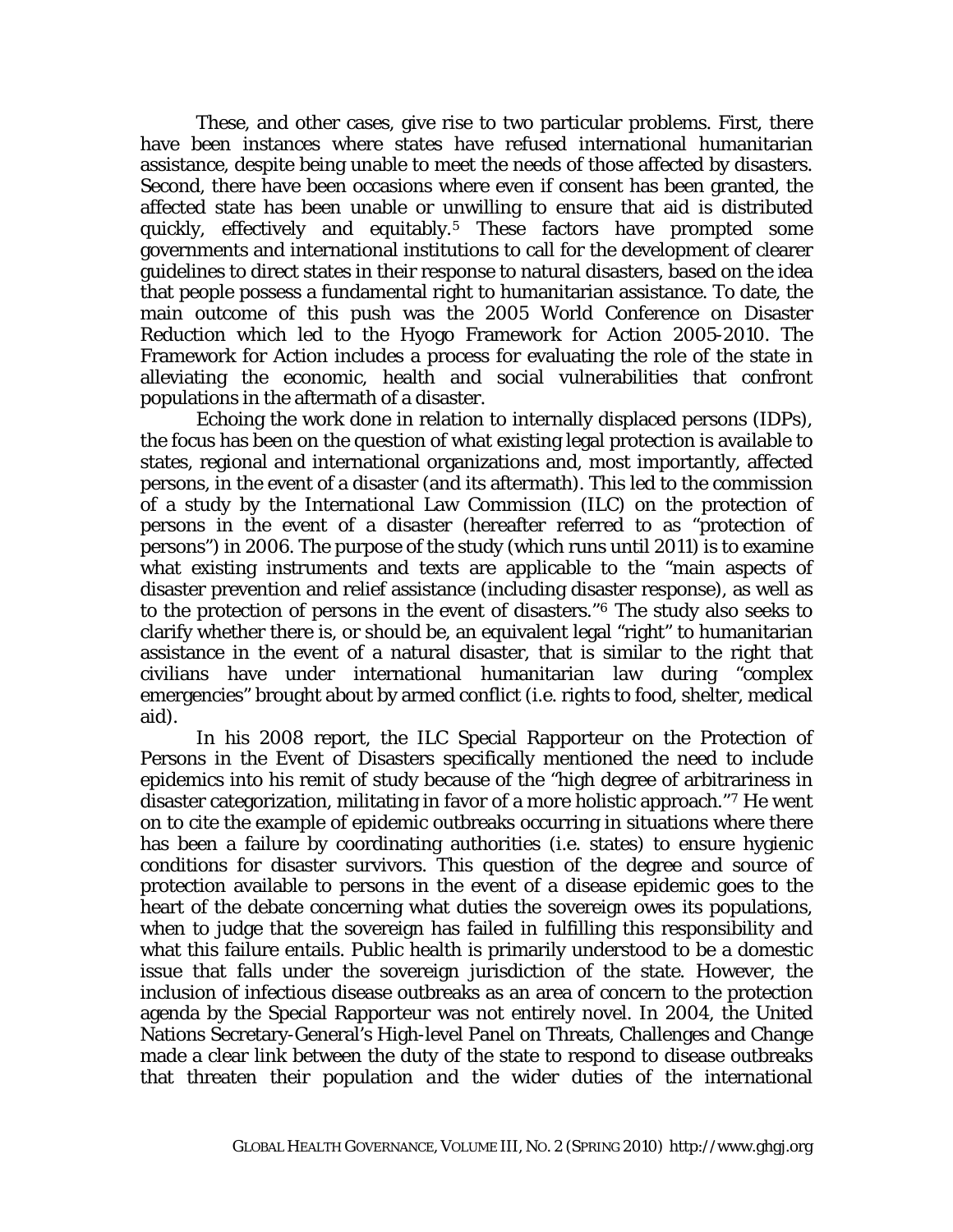community in cases where the state is unable or unwilling to control the outbreak:

Given the potential international security threat posed by the intentional release of an infectious biological agent or an overwhelming natural outbreak of an infectious disease, there is a need for the WHO Director-General, through the Secretary-General, to keep the Security Council informed during any suspicious or overwhelming outbreak of infectious disease. In such an event, the Security Council should be prepared to support the work of WHO investigators or to deploy experts reporting directly to the Council, and if existing International Health Regulations do not provide adequate access for WHO investigations and response coordination, the Security Council should be prepared to mandate greater compliance. In the event that a State is unable to adequately quarantine large numbers of potential carriers, the Security Council should be prepared to support international action to assist in cordon operations. The Security Council should consult with the WHO Director-General to establish the necessary procedures for working together in the event of a suspicious or overwhelming outbreak of infectious disease.[8](#page-22-1)

In essence, the Special Rapporteur's memorandum speaks to the High-Level Panel's call for international community to consider the containment of diseases as a duty owed by all states, which translates into an international responsibility when the state fails. The duty to protect persons in the event of a disease outbreak has the potential to radically widen the concept of what the state "owes" its population. The question of what duties are owed by states will be discussed in the first section of this article. The purpose of this brief exploration is to consider how the international community has arrived at the point where it could be seriously considered that international actors have a right to "step in the place" of a state should that state be "unable to adequately quarantine large numbers of potential carriers." In the second section, this paper will evaluate how the Special Rapporteur has identified the health protection responsibilities of both states and international organizations in light of the revisions to the International Health Regulation by the World Health Assembly in 2005. Finally, this paper will examine the case of the cholera outbreak in Zimbabwe between 2008-2009 to reveal how calls for the expansion of the protection duties owed by the state to the individual is already affecting state practice in the event of disease outbreaks.

## **STATE RESPONSIBILITY FOR THE PROTECTION OF CIVILIANS**

The notion of the responsible sovereign is long established, if not always adhered to in practice. Hobbes' *Leviathan* established that the state's authority depended on its capacity to protect individuals from the brutishness of the state of nature. As Peter Berkovitz explains: "only an agreed-upon sovereign with absolute and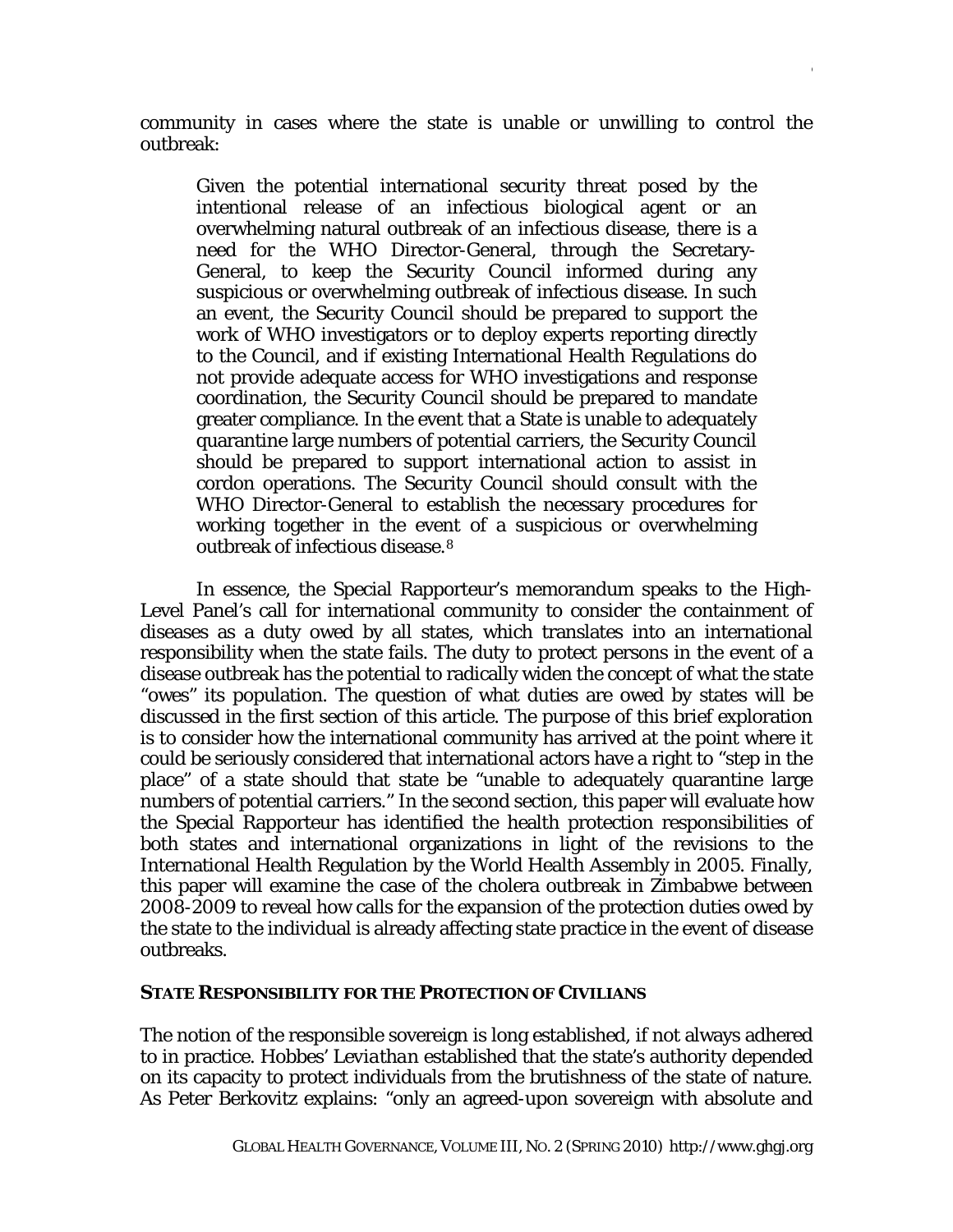indivisible powers, argues Hobbes, can protect subjects from each other and from threats. But in the end, the subject's obligation to obey runs no further than the sovereign's capacity to protect."[9](#page-22-1) The idea that sovereigns should assist other sovereigns in the event of a disaster also has deep historical roots. In the eighteenth century, Emmerich de Vattel argued that:

> [W]hen the occasion arises, every Nation should give its aid to further the advancement of other Nations and save them from disaster and ruin…To give assistance in such dire straits is so instinctive an act of humanity that hardly any civilized Nation is to be found which would absolutely refuse to do so…Whatever be the calamity affecting a Nation, the same help is due to it.[10](#page-22-1)

Neither of these examples should give the impression that sovereignty as responsibility extended beyond these positions put forward by legal and political scholars. In international law, states owed no obligations to their citizens or to other sovereigns to relieve humanitarian distress until the 1949 Geneva Conventions, which applied only in situations of armed conflict.[11](#page-22-1) In the event of disasters,[12](#page-22-1) man-made or natural, international law traditionally prioritized the right of the sovereign to determine whether assistance was required over the right of the persons affected to receive assistance or the duty of other sovereigns to assist.[13](#page-22-1)

The absence of the right to assistance does not imply that there has been no international concept relating to the protection for persons, but that it is declarative and thus not legally binding. The evolution of sovereignty has "almost always entailed responsibilities," but what has undergone change is the "scope of the relevant responsibilities, the identity of those to whom sovereigns are responsible and the effect of that relationship."[14](#page-22-1) We can see this development of sovereignty as responsibility when the Universal Declaration of Human Rights in 1948 declared the "equal and inalienable rights of all members of the human family is the foundation of freedom, justice and peace in the world."[15](#page-22-1) The International Covenant on Economic, Social and Cultural Rights (ICESCR) clearly refers to multiple rights that individuals have the right to claim from their sovereign in times of peace, disaster and conflict – which include the right to life, food, shelter and health.[16](#page-22-1) Since then, the General Assembly has passed numerous resolutions that declare the need for persons to be protected and rendered assistance in times of disaster. For example, in 1990 it agreed that: "[A]bandonment of the victims of natural disasters and similar emergency situations without humanitarian assistance constitutes a threat to human life and an offence to human dignity,"[17](#page-22-1) and in 1991: "[E]ach state has the responsibility first and foremost to take care of the victims of natural disasters and other emergencies occurring on its territory."[18](#page-22-1)

Attempts to articulate the specific responsibilities of sovereigns developed in earnest in the [19](#page-22-1)90s. The catalyst, Bellamy argues,<sup>19</sup> was the end of the Cold War and the United Nations Secretary General Boutros Boutros-Ghali's appointment of Francis Deng in 1992 to explore the urgent humanitarian need of displaced persons that had dramatically increased during and in the immediate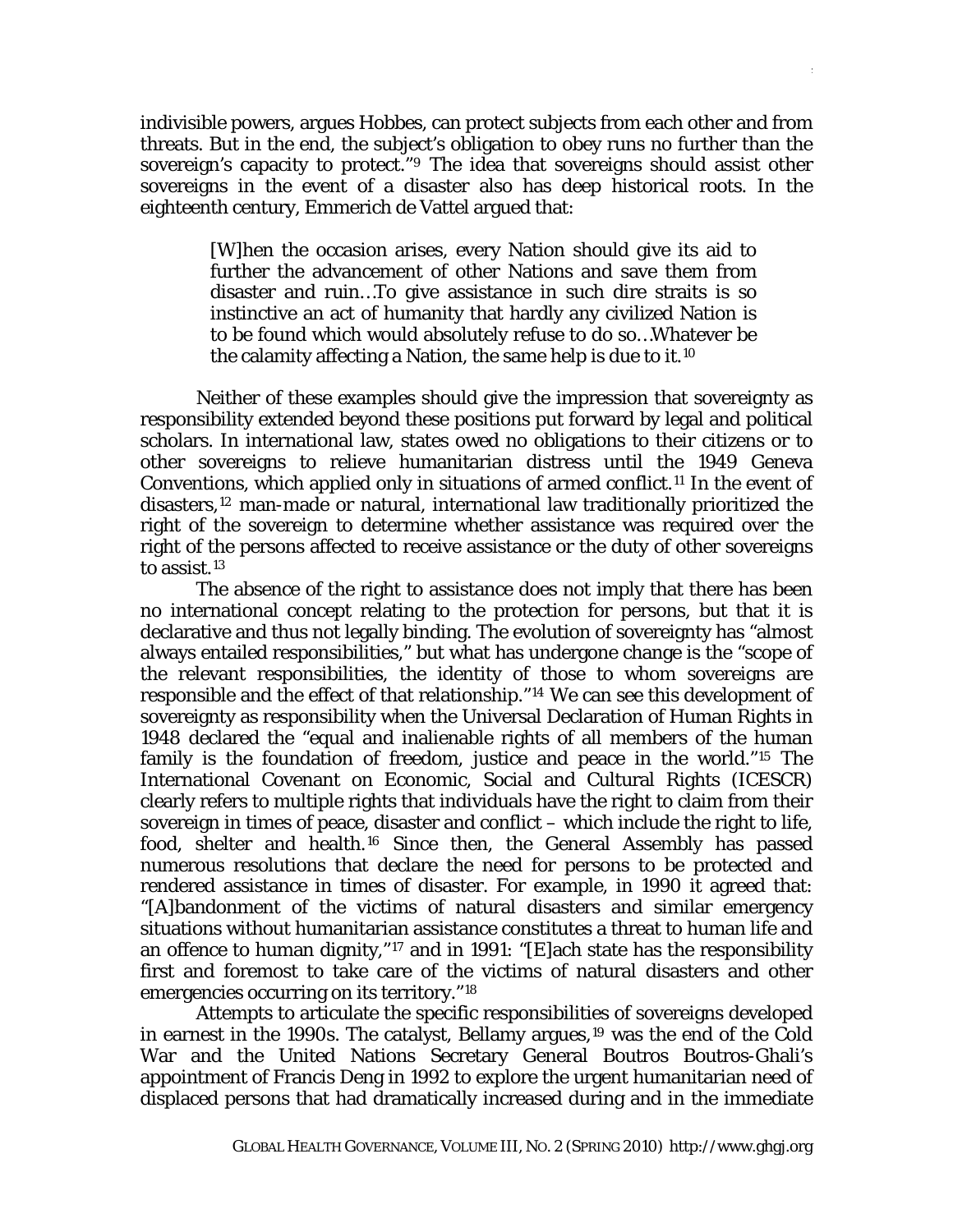aftermath of the Cold War period. It was the growing humanitarian crisis of internal displacement (there were 30 million displaced people by 1996), which led Deng to argue that it was one thing for sovereigns to claim territorial integrity as justification for non-intervention, but it should be another thing altogether to use it to deny humanitarian assistance.<sup>[20](#page-22-1)</sup> Francis Deng, with his colleague Roberta Cohen, both Senior Fellows at the Brookings Institution, conducted an in-depth study into the problem of IDPs. Prior to this, Deng and others had called for a "pragmatic attempt at reconciling state sovereignty with responsibility" in the case of mass internal displacement in Africa.[21](#page-22-1) They argued that by "effectively discharging its responsibilities for good governance, a state can legitimately claim protection for its national sovereignty."<sup>[22](#page-22-1)</sup>

In 1996 and 1998, Deng and Cohen presented to the UN Human Rights Commission a two part study titled, "Compilation and Analysis of the Legal Norms" of IDPs, which led to the Commission recommending that Deng draft the Guiding Principles on Internal Displacement. The Guiding Principles were presented to the Commission in 1998. What was significant about the Guiding Principles was that they did not try to create "new rights," but instead articulated the rights that states had already committed to, and rights that individuals could claim from in situations where:

> [I]nternally displaced persons…who have been forced or obliged to flee or to leave their homes or places of habitual residence, in particular as a result of or in order to avoid the effects of armed conflict, situations of generalized violence, violations of human rights or natural or human-made disasters, and who have not crossed an internationally recognized State border.

Though the Guiding Principles are not legally binding, they have been adopted by the Human Rights Commission, the Executive Committee of the Office of the United Nations High Commissioner for Refugees (UNHCR) and reaffirmed by the General Assembly in the 2005 World Summit Outcome Document.[23](#page-22-1) The Guiding Principles were based on the premise that both international humanitarian law and international human rights law articulate the responsibilities of governments for which they must be held accountable. What was important about the Guiding Principles was Deng's argument that sovereignty as responsibility meant that if a government was unwilling to provide protection and assistance (in this case to displaced populations), it "*must* accept aid from the international community."[24](#page-22-1)

It was after the presentation of the Guiding Principles in 1998 that similar language was evoked by the UN Secretary-General Kofi Annan in relation to the right of protection. In 2001, Annan argued that while sovereignty offered vital protection it should "not be a shield for crimes against humanity."<sup>[25](#page-22-1)</sup> Furthermore, in the same year, he suggested to the General Assembly that a framework outlining the responsibilities of states for receiving and providing assistance in the *event of a natural disaster* should be considered.[26](#page-22-1) Neither point was received well by the General Assembly. However, as Bellamy notes, Annan's efforts "helped to re-focus the debate. The question was now not whether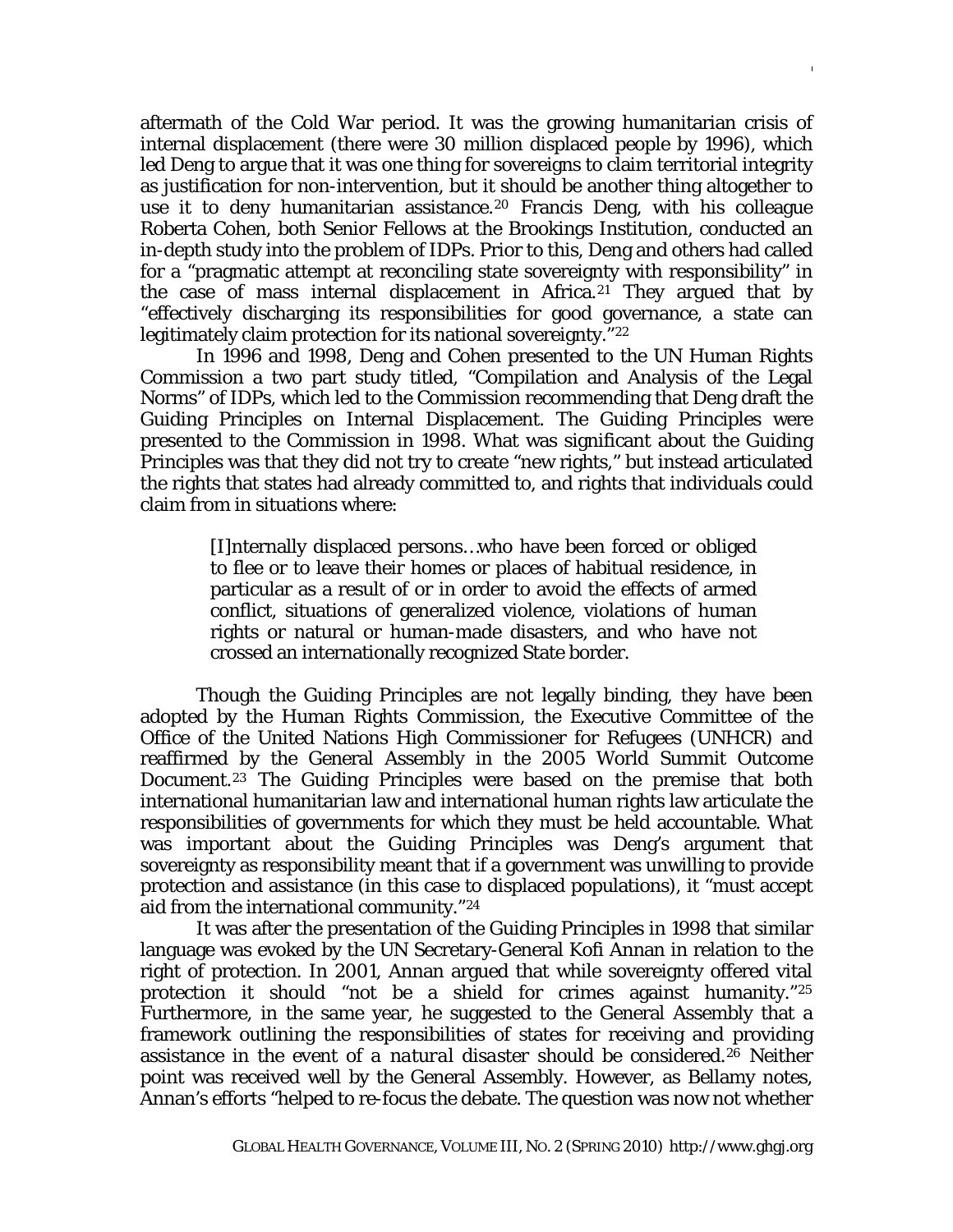sovereigns had responsibilities but what those responsibilities were, how they were best realized and what role international community should play."<sup>[27](#page-22-1)</sup>

The doctrine of sovereignty as responsibility was further developed when the Canadian government established an International Commission on Intervention and State Sovereignty (ICISS) in 2000 – chaired by Gareth Evans and Mohammed Sahnoun – with the endorsement of Secretary-General Annan. Though the ICISS Report, which issued its findings in 2001 after extensive consultations via regional roundtables and national consultations, focused rather narrowly on the question of intervention, it drew almost unanimous agreement that there was indeed a sovereign responsibility to protect vulnerable populations (including in the event of a natural disaster).<sup>[28](#page-22-1)</sup> The sovereignty as responsibility concept was subsequently outlined in the 2004 Report of the Secretary-General's High Level Panel on Threats, Challenges and Change, which argued that sovereignty "clearly carries with it the obligation of a State to protect the welfare of its own peoples and meet its obligations to the wider international community."[29](#page-22-1) Furthermore, picking up on Deng's argument from 1999, it held that if a state remained unwilling to meet its obligations then "the principles of collective security mean that some portion of those responsibilities should be taken up by the international community, acting in accordance with the Charter of the United Nations and the Universal Declaration of Human Rights, to help build the necessary capacity or supply the necessary protection."[30](#page-22-1) Furthermore, the Secretary-General commended the High Panel for presenting a "*broader, more comprehensive concept* of collective security: one that tackles new and old threats and addresses the security concerns of all States."[31](#page-22-1) Moreover, the High-Level Panel called for a broader concept of international peace and security to include a duty of the Security Council to contain infectious disease outbreaks in the case of a state's inability or unwillingness to control the outbreak. Finally, before the 2005 UN World Summit, Annan again argued that "if national authorities are unable or unwilling to protect their citizens, then the responsibility shifts to the international community to use diplomatic, humanitarian and other methods to help protect the human rights and well being of civilian populations."[32](#page-22-1)

In 2005, states unanimously endorsed a narrow understanding of the responsibility to protect (R2P) at the World Summit.<sup>[33](#page-22-1)</sup> It is important to note that the scope of the 2005 World Summit was limited to only four specific crimes, and it is therefore imperative to distinguish between R2P, which applies only to genocide, war crimes, crimes against humanity and ethnic cleansing, and the wider concept of sovereignty as responsibility. Some have argued that the 2005 World Summit Outcome Document is only the start of a sweeping change to the practice of sovereignty[34](#page-22-1) - such that the sovereign's claim of exclusive jurisdiction will increasingly fail to be a plausible excuse for inaction when populations are at risk. The call for intervention to assist populations devastated by Cyclone Nargis in Burma on 2 May 2008, when the Junta failed to allow humanitarian agencies access to the affected Ayeyawady Delta, has been offered as a case in point.[35](#page-22-1) However, not only was there no international legal justification for intervening to assist the Burmese population, but any attempt to provide humanitarian assistance through non-consensual intervention effort would have, in all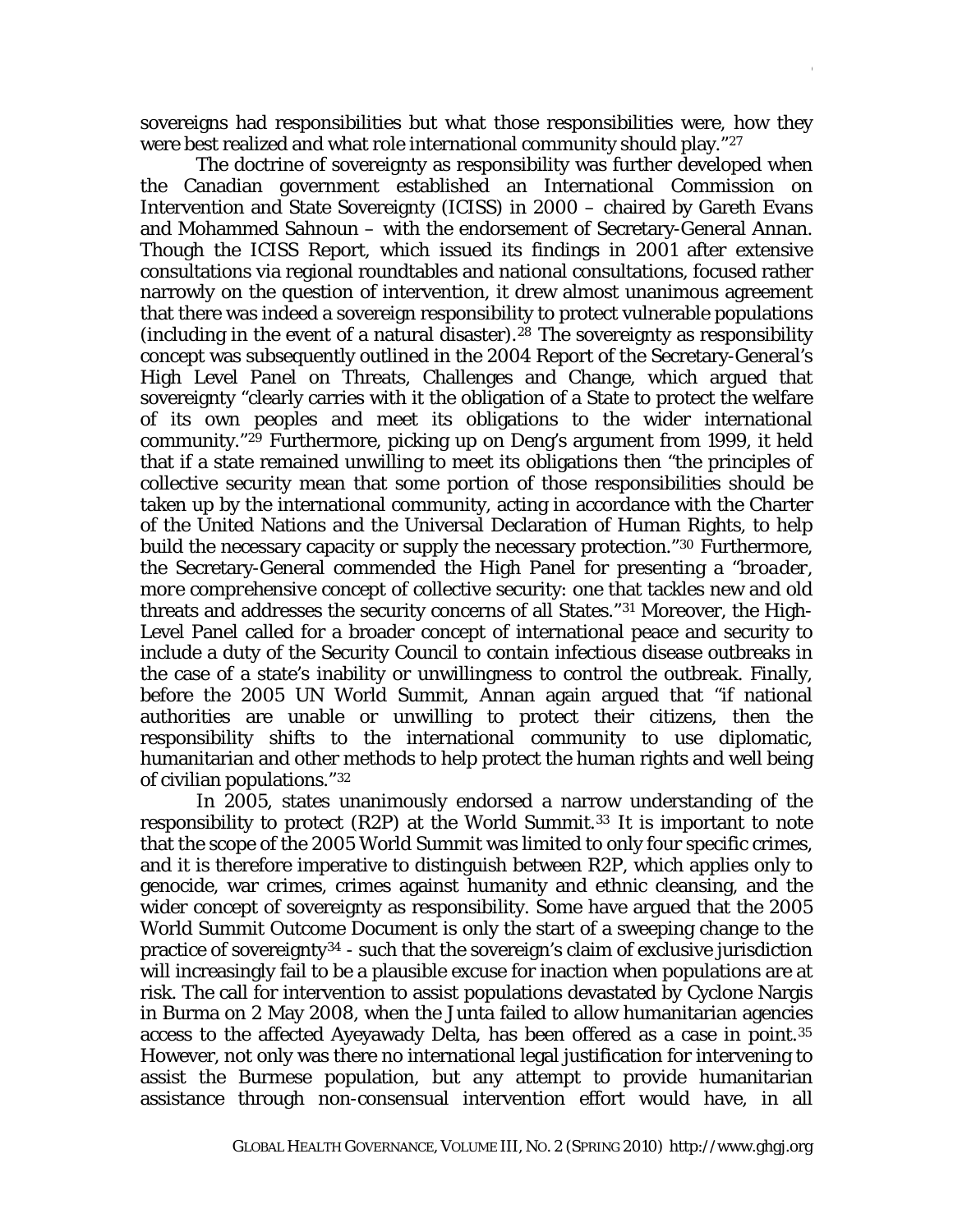likelihood, worsened the situation. Furthermore, as grave as the situation was in the Ayeyawady Delta, it did not amount to one of the four crimes under the responsibility to protect.[36](#page-22-1)

As will be discussed in the next section, the protection of persons in the event of a disaster calls for different obligations to the responsibility to protect principle. What is important to note from this section is that the ILC's program of work on the protection of persons in the event of a disaster shares normative roots with the responsibility to protect in that both have developed from the sovereignty as responsibility norm. In the case of the ILC protection of persons study, based on the reports presented on the topic thus far, despite there being no legal requirement for states to permit international humanitarian access, there is an emerging convention that states ought to grant such assistance if they are unable to meet their population's needs. In turn, this sense of duty is impacting on how external states respond in situations of disaster as is illustrated further below in the case of the Zimbabwe cholera outbreak in 2008-2009.

#### **PROTECTION OF PERSONS IN THE EVENT OF A DISASTER**

In 2004, the same year the UN Secretary-General's High Level Panel published its report and three years after Secretary-General Kofi Annan had suggested to the General Assembly that a framework outlining the responsibilities of states for receiving and providing assistance in the event of a natural disaster should be considered,[37](#page-22-1) the ILC considered a submission from the Working Group on the Long-Term Program of Work to study the protection of persons in critical situations. This was not the first time that some within UN Headquarters had raised the need for the codification of existing rules pertaining to responses to disasters by states, international organizations, and non-governmental organizations. In 1984, the then UN Secretary-General Javier Perez de Cuellar had attempted to introduce a convention on the provision of humanitarian assistance in the case of natural disasters, which failed to gain the support of the General Assembly. In 1994, Monaco proposed a convention on the establishment of safety zones in armed conflict and humanitarian disasters, which was also unsuccessful.[38](#page-22-1) By 2004, the UN Secretariat had adopted a different strategy. Rather than seek immediate General Assembly support for a new instrument, the Secretariat decided that it would first be useful to identify the degree of existing responsibility that states had already agreed to in the area of disaster response, then through the ILC program highlight the protection and rights gaps that both states and international community needed to "fill" to ensure the protection of vulnerable persons.[39](#page-22-1)

In addition, calls for a study into existing legal rules surrounding protection of persons were generated by the Indian Ocean tsunami on 26 December 2004. The tsunami devastated coastal populations in Aceh Indonesia, Thailand, Sri Lanka, India and Maldives, killing an estimated 227,000 people.[40](#page-22-1) The humanitarian response to this immense disaster was generally effective, but some within the United Nations described it as a "chaotic shoe-string operation in which small groups of overworked and exhausted people in the field and at headquarters constantly improvise[d] to meet the unexpected problems and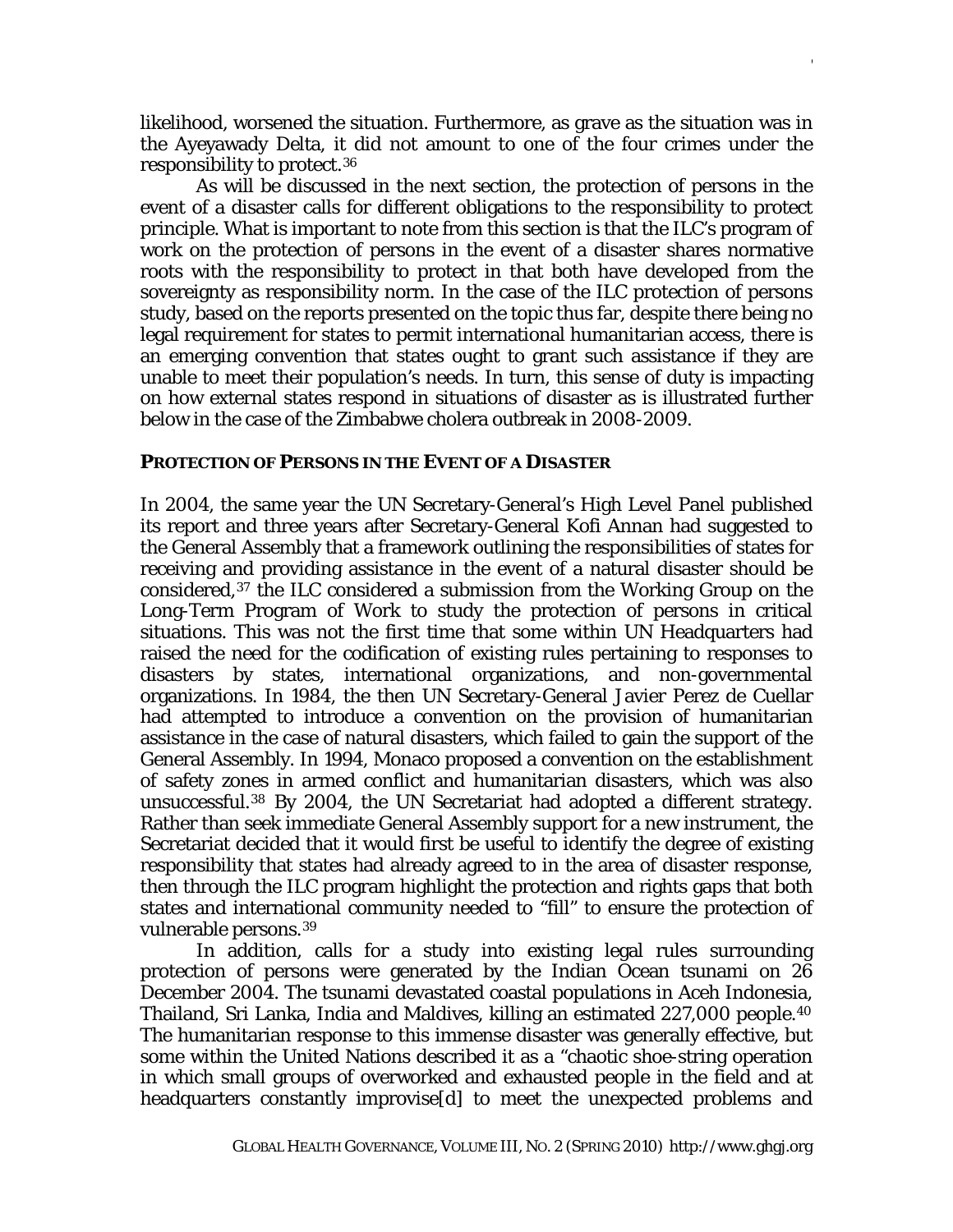challenges of an extreme intercontinental catastrophe," not to mention the difficulties involved in convincing UN agencies to work under a new joint operation.[41](#page-22-1) The scale of the disaster prompted a large number of nongovernmental organizations to deploy to the region in a way that was generally "unregulated or regulated [but] in a disparate manner."[42](#page-22-1) In 2006, after much discussion within the Sixth Committee of the General Assembly and the Working Group itself, the convergence of the tsunami event and the long standing push within the UN for codification of the protection of persons led to the ILC accepting into its program of work the "protection of persons in the event of a disaster." The intent was for the focus to be broad enough to include the existing legal norms surrounding the protection and humanitarian assistance needs of persons, but also narrow in that the focus would be on natural disasters and how to reconcile the sovereign right of the state to refuse assistance with the right of persons to receive assistance.

DAVIES,IS THERE AN INTERNATIONAL DUTY TO PROTECT 8

Some agencies, such as the UN Inter-Agency Task Force for the International Strategy for Disaster Reduction (ISDR) (tasked with assisting states to implement disaster reduction strategies and the 2005 Hyogo Framework for Action)<sup>[43](#page-22-1)</sup> – argued that the Commission should address both man-made and natural disasters as the "distinction between natural and man-made is somewhat artificial."[44](#page-22-1) As will be discussed below, Special Rapporteur Eduardo Valencia-Ospena also argued that the study should explore both man-made and natural disasters, but this has not been met with unanimous support amongst states in the Sixth Committee. One proposed solution was for the study to address "disasters that emerge from a natural cause (including those natural disasters that may occur in the theatre of an armed conflict)" in the first instance, to allow investigation into the rights surrounding persons affected by a natural disaster.<sup>[45](#page-22-1)</sup>

In line with this rationale, the UN's Office of Legal Affairs suggested that the original focus of the study be on natural disasters, or natural disaster components of broader, complex emergencies. Two reports, one confidential and one more publicly available in the 2006 ILC report, explored how the protection of persons topic could be developed. The openly available report defined the protection of persons topic as including natural hazards such as "earthquakes, floods, volcanic eruptions, landslides, hurricanes (typhoons and cyclones), tornadoes, tsunamis (tidal waves), droughts and plagues."[46](#page-22-1) The Secretariat acknowledged that there was scope to include man-made disasters (which in turn can cause natural disasters), but for the meantime, the immediate focus should remain on natural disasters. As noted above, the main finding of the Secretariat's 2006 exploration of the topic was that there should be a "set of provisions which would serve as a legal framework for the conduct of international disaster relief activities; clarifying the core legal principles and concepts and thereby creating a "legal" space in which such disaster relief work could take place on a secure footing."[47](#page-22-1) Of interest to this paper, there is nothing in the ISDR literature to suggest the preclusion of pandemics from the natural hazard definition (i.e. as a natural phenomena), and indeed, communications with the UN Office for Legal Affairs confirms that the work of the Commission does apply to epidemics with a transnational effect.[48](#page-22-1) This is particularly well illustrated by the recent revisions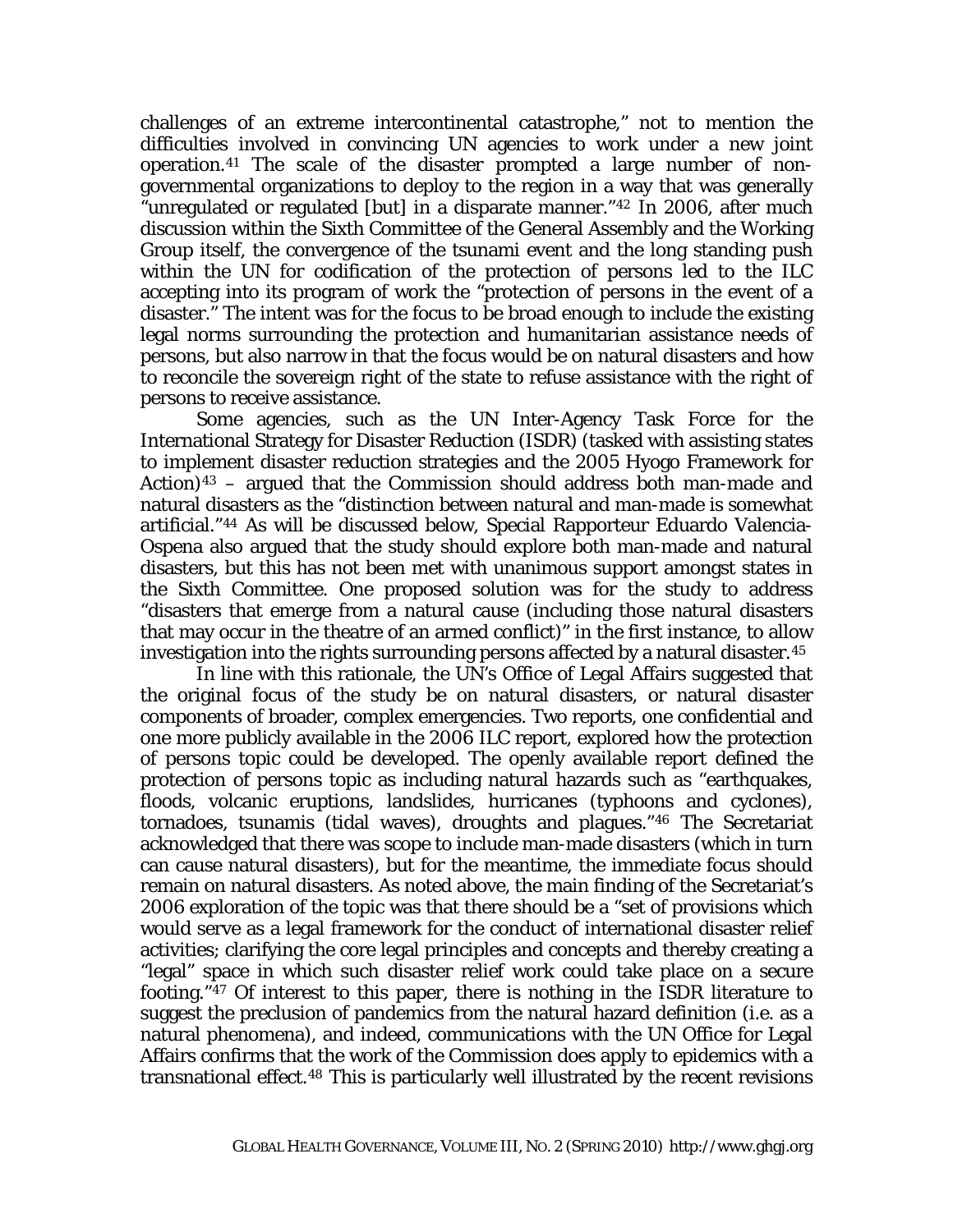to the International Health Regulations (IHR) in 2005, which are discussed below.

With acceptance of the "protection of persons" as part of the Commission's program of work in 2006, the ILC appointed Eduardo Valencia-Ospina as Special Rapporteur. In the same year, the Secretariat was invited by the ILC to prepare a Memorandum detailing the existing legal instruments and texts that apply to disaster prevention, relief assistance and the protection of persons. The Secretariat's key finding was that the law on the right to humanitarian assistance in natural disasters remained inconclusive.[49](#page-22-1) Furthermore, it found no general convention that governs all aspects of disaster relief, which was notable when compared to international humanitarian law which protects civilians during armed conflicts.<sup>[50](#page-22-1)</sup>

The Memorandum found that on the question of humanitarian access, international law tended to privilege the protection of sovereignty and territorial integrity over the protection of populations. The "principles of sovereignty and non-intervention contain two important corollaries: that disaster relief carried out by assisting actors is subject to the consent of the receiving State and that the receiving State has the primary responsibility for the protection of persons on its territory and subject to its jurisdiction or control during a disaster."[51](#page-22-1) The Memorandum went on to argue that states have remained reluctant to cede sovereign control because they are suspicious that external actors will use the guise of "humanitarian assistance" to promote their own political agendas. Even the 2005 World Summit Outcome document – despite at least four references to disaster preparedness and response – did not affirm the right of individuals to assistance in the event of a natural or man-made disaster.[52](#page-22-1)

However, the Memorandum also revealed that while legal convention yielded to sovereignty on the question of humanitarian access, there has been, over the last couple of decades, a growing expectation within the international community that sovereigns (though not legally proscribed) *not deny* assistance, especially when needed. One important development in this area was a finding in 1986 by the International Court of Justice (ICJ) in *Nicaragua vs. United States of America* (US). The US government had claimed that its military assistance to the rebel Contras was humanitarian.<sup>[53](#page-22-1)</sup> In finding against the US, the ICJ judged that while states could refuse assistance, the "provision of strictly humanitarian aid to persons or forces in another country, whatever their political affiliation or objectives, cannot be regarded as *unlawful intervention*, or as in any other way contrary to international law."[54](#page-22-1) In sum, the ICJ found that although the provision of military assistance by the US was unlawful, the provision of genuine humanitarian aid without the consent of the host state would not have been an unlawful act under international law (it would still, of course, have violated domestic law). As the Memorandum notes, this was a landmark decision for it revealed that the sovereign right to refuse humanitarian aid does not prevail in situations where the aid is necessary, nor does the provision of humanitarian aid without government consent breach sovereignty. Thus, the ICJ found that humanitarian aid in response to disasters was significantly different to other forms of intervention in legal terms.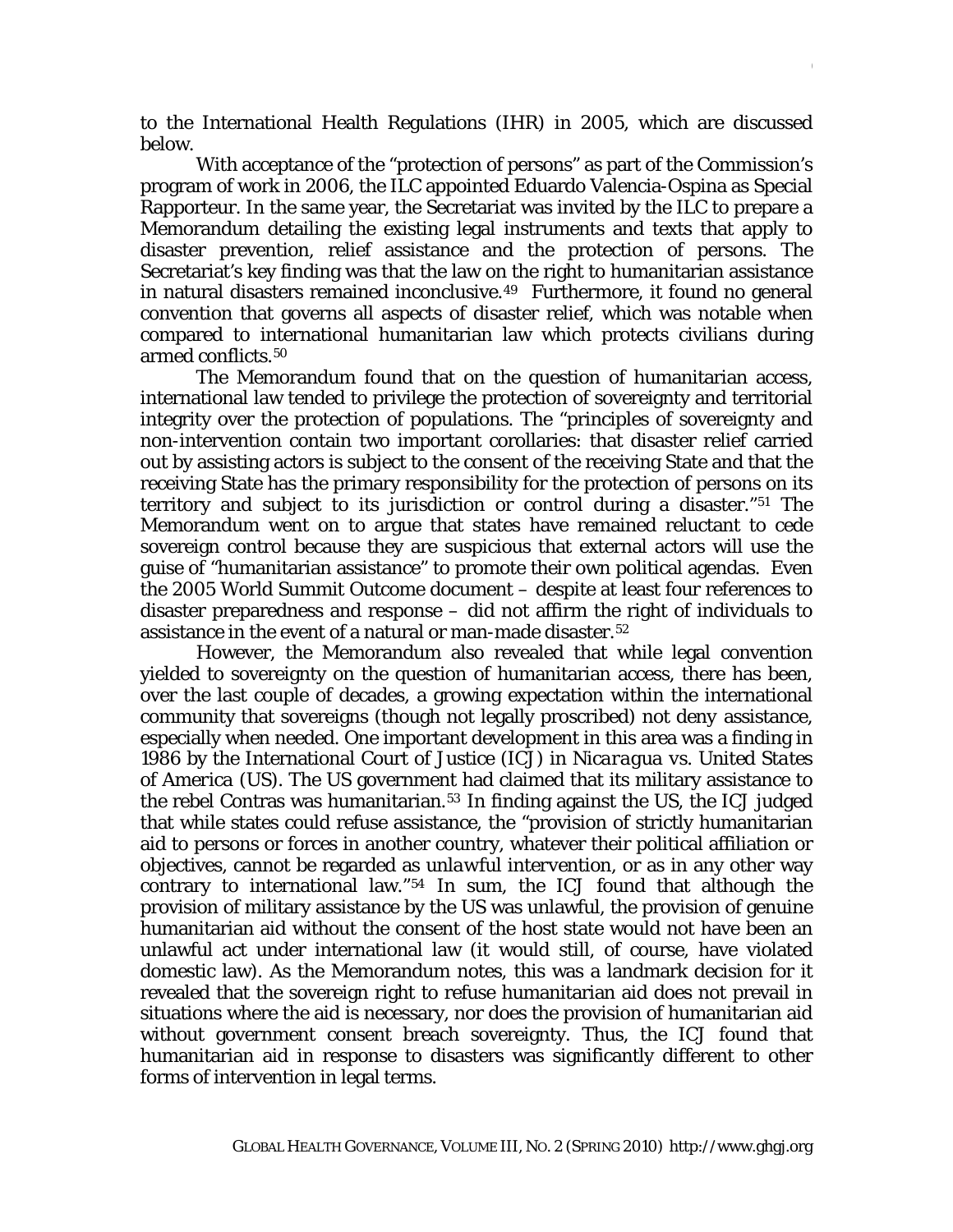The Memorandum found that the duty to accept assistance had been further supported by two General Assembly Resolutions - 45/100 (1990) and 46/182 (1991).[55](#page-22-1) The first resolution (45/100) specified the responsibility of the state to take care of victims of natural disasters, and the primary role of the sovereign to coordinate humanitarian assistance within its territory. General Assembly Resolution 46/182, which was passed in 1991, goes on to detail the responsibility to accept assistance. The fourth paragraph set out in very clear terms the right of the sovereign to decide whether to request and accept humanitarian assistance, but paragraph six qualified this, stating, "states whose populations are in need of humanitarian assistance are called upon to facilitate the work of these (humanitarian) organizations in implementing humanitarian assistance, in particular the supply of food, medicines, shelter and health care, for which access to victims is essential."<sup>[56](#page-22-1)</sup> We see this corresponding duty of sovereigns to accept assistance aimed at protecting persons in the event of a disaster emerge again in the 1998 Guiding Principles on IDPs. The Guiding Principles stated bluntly that "national authorities have the primary duty and responsibility to provide protection and humanitarian assistance to internally displaced persons within their jurisdiction." This obligation, as noted earlier, extends to persons displaced by natural disasters.<sup>[57](#page-22-1)</sup>

In addition to the sources identified above, the protection of persons concept has recently been reinforced by a number of international initiatives such as the Hyogo Framework, and (most important for this article) the IHR. There have also been various regional agreements under the Association of South East Asian Nations (ASEAN), European Union (EU) and Organization of American States (OAS), in which states have recognized a sovereign duty to address disasters by, among other things, agreeing to monitor the vulnerability to disasters and setting in place response strategies to deal with a disaster's aftermath, including in some texts a responsibility to reduce the "spillover" effects of a disaster that might affect neighboring states (e.g. water contamination after floods).[58](#page-22-1)

In early 2005, 168 states were present at Hyogo, Japan for the adoption of the 2005 Hyogo Declaration and the 2005-2015 Hyogo Framework for Disaster Reduction, which stated that:

> Taking into account the importance of international cooperation and partnerships, each State has the primary responsibility for its own sustainable development and for taking effective measures to reduce disaster risk, including for the protection of people on its territory, infrastructure and other national assets from the impact of disasters. At the same time, in the context of increasing global interdependence, concerted international cooperation and an enabling international environment are required to stimulate and contribute to developing the knowledge, capacities and motivation needed for disaster risk reduction at all levels.[59](#page-22-1)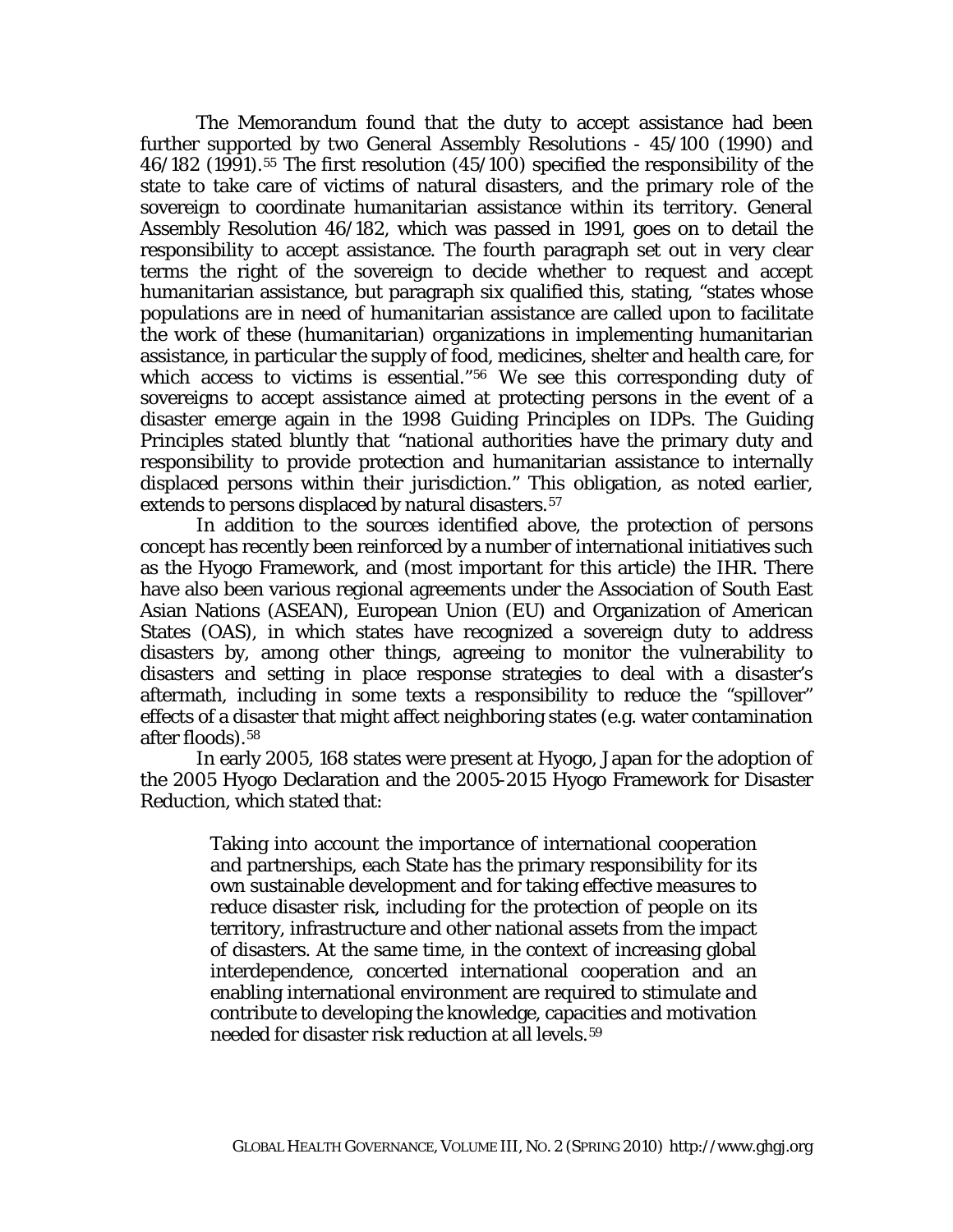Within both the Framework above and the Declaration below, states acknowledged their responsibility to protect their populations in the event of a disaster, and to mitigate the effect of a disaster through risk reduction.

> We affirm that States have the primary responsibility to protect the people and property on their territory from hazards, and thus, it is vital to give high priority to disaster risk reduction in national policy, consistent with their capacities and the resources available to them. We concur that strengthening community level capacities to reduce disaster risk at the local level is especially needed, considering that appropriate disaster reduction measures at that level enable the communities and individuals to reduce significantly their vulnerability to hazards. Disasters remain a major threat to the survival, dignity, livelihood and security of peoples and communities, in particular the poor. Therefore there is an urgent need to enhance the capacity of disaster-prone developing countries in particular, the least developed countries and small island developing States, to reduce the impact of disasters, through strengthened national efforts and enhanced bilateral, regional and international cooperation, including through technical and financial assistance.<sup>[60](#page-22-1)</sup>

Though not legally binding, 168 states recognized their responsibility to protect people from hazards that significantly increase their risk of harm. While there remains gaps in this Framework – in particular the resistance of industrialized countries to providing financial assistance to low-income, disaster-prone countries – this far-reaching declaration linking the "responsibility" of states to the protection of their population in the event of a disaster was a significant breakthrough for the sovereignty as responsibility concept.

The importance of the Hyogo Framework is evidenced by its inclusion in the most recent regional framework on disaster response - the 2005 ASEAN Agreement on Disaster Management and Emergency Response - which is particularly noteworthy for advancing the notion of a sovereign's duty to respond to disasters. The Agreement also recalled General Assembly Resolutions 46/182  $(1991)^{61}$  $(1991)^{61}$  $(1991)^{61}$  and  $57/578$   $(2002)^{62}$  $(2002)^{62}$  $(2002)^{62}$  to highlight pre-existing responsibilities to integrate disaster management "in all its aspects," adopt a culture of prevention and, strengthen cooperation amongst states in the field of disaster preparedness and response.[63](#page-22-1) Furthermore, the Agreement's definition of "disaster" was quite broad – defining disasters as a "serious disruption of the functioning of a community or a society causing widespread human, material, economic or environmental losses."[64](#page-22-1) The agreement thus made no effort to delineate between "man-made" and "natural" disasters and in Article 5(a) identified both "natural and human-induced hazards" as requiring state responses.<sup>[65](#page-22-1)</sup>

There are two further important points regarding the ASEAN Agreement. First, it states that Member States have a general obligation to "immediately respond to a disaster occurring within their territory." Furthermore, "when the said disaster is likely to cause possible impacts on other Member States, [the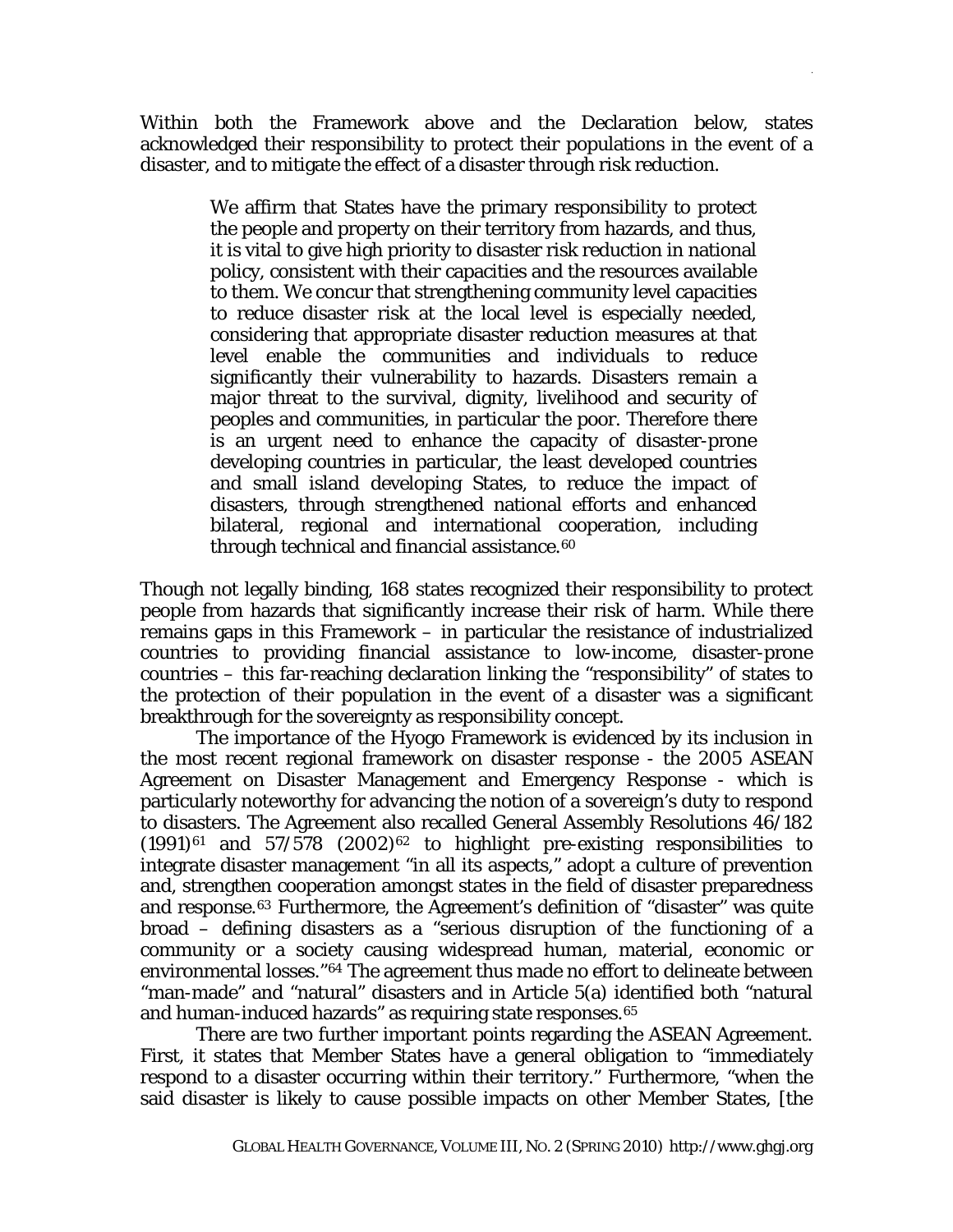affected state shall] respond promptly to a request for relevant information sought by a Member State or States that are or may be affected by such disasters, with a view to minimizing the consequences."<sup>[66](#page-22-1)</sup> Second, each state is to set up a National Focal Point who can communicate their response to the ASEAN Coordinating Center for Humanitarian Assistance (AHA Center) on disaster management to indicate what action they are taking to identify and monitor disaster risk. Moreover, the AHA Center can request data from National Focal Points on disaster risk management and response, and provide data identifying their response to disasters management and provide regional-risk level analysis.<sup>[67](#page-22-1)</sup>

In the ASEAN Agreement, we see a regional organization, renowned for its emphasis on national sovereignty and non-interference, adopting measures that call upon states to respond to natural or man-made disasters (including pandemics), to prepare for disasters, and to accept regional efforts to respond and mitigate the effects of the disaster from reaching them. Sovereignty as responsibility is a corollary of the Agreement – that when sovereigns fail to adequately respond to a disaster, ASEAN can approach the state to request that it accepts assistance. To some extent, we saw this in practice with the role played by ASEAN Secretary-General Surin Pitsuwan in the aftermath of Cyclone Nargis in Myanmar in May 2008.[68](#page-22-1)

For the purposes of this paper though, the most important recent example of the protection of persons concept being incorporated into international law was the reformulation of state obligations to respond to health emergencies that constitute "a public health risk to other States through the international spread of disease" into the International Health Regulation (IHR) revisions in 2005.[69](#page-22-1) The World Health Assembly (WHA) agreed unanimously in 2005 to revise the infectious disease notification protocols under the IHR. The revised IHR calls upon a signatory state to notify WHO and neighboring states of a suspected disease outbreak that could constitute a "public health emergency of international concern" (PHEIC) and, if the affected state does not notify WHO, then neighboring states and non-state actors under the revised IHR have the right to notify WHO of the suspected disease outbreak.[70](#page-22-1) In contrast to the Hyogo Declaration, the revised IHR are legally binding (as all 192 WHA members passed the revised IHR in 2005). The revised IHR represents an important shift in thinking about what sovereigns are responsible for in relation to containing and responding to domestic events.<sup>[71](#page-22-1)</sup> Furthermore, the duty placed upon states is significantly greater than under the previous IHR. For instance, the criteria under which a state is to notify WHO of a potential PHEIC is quite broad. An extraordinary public health event is determined according to whether it constitutes a public health risk to other states through the international spread of disease and requires a coordinated international response. The PHEIC decision criterion requires, under IHR Annex 2, states to consider when deciding whether to notify WHO the following: Is the public health impact of the event serious? Is the event unusual or unexpected? Is there a significant risk of international disease spread? Is there a significant risk of international travel or trade restrictions? Then the WHO Director-General makes the final determination of whether or not a PHEIC exists. While it is important to note that in the case of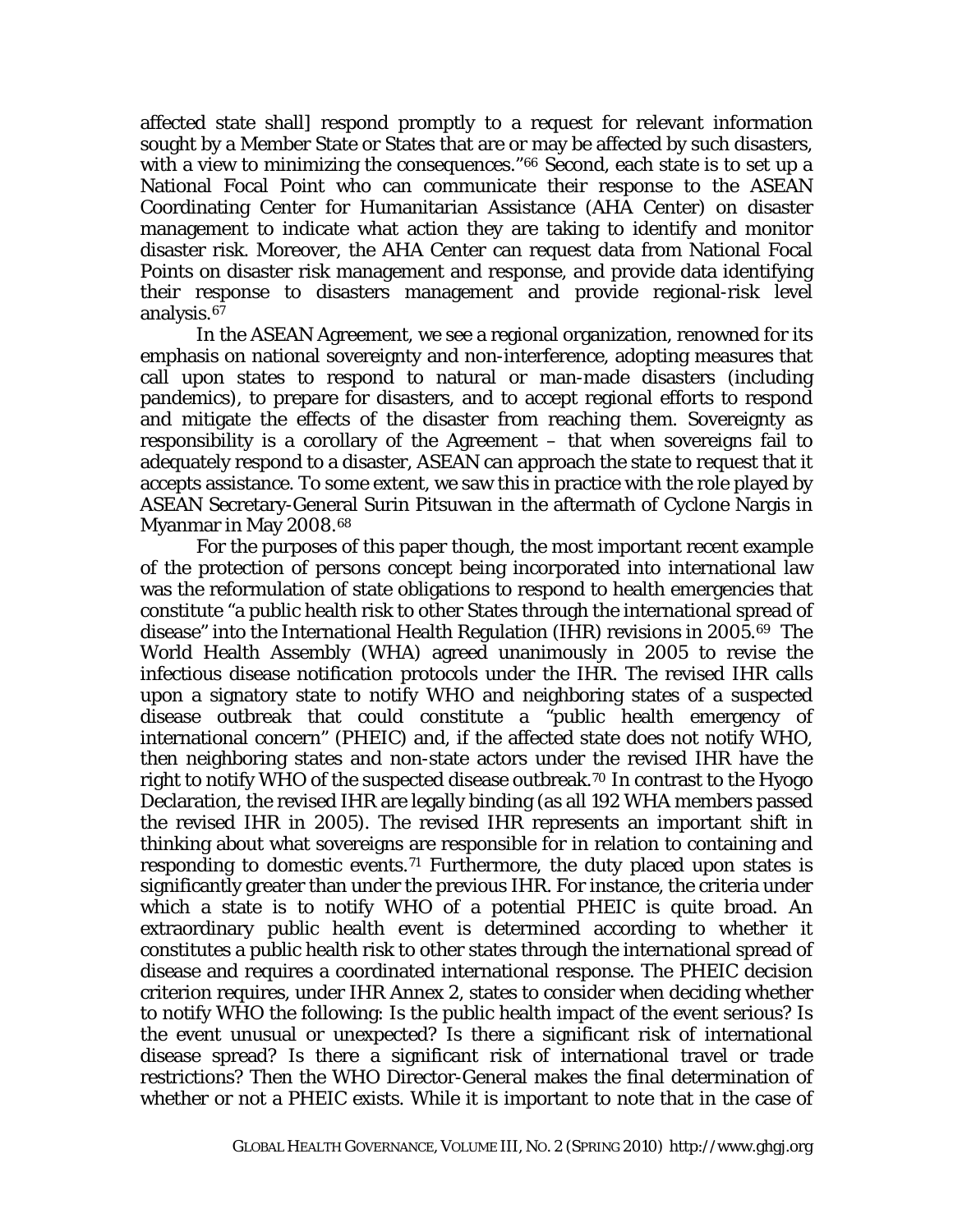the IHR, the WHO still requires the state to verify the report of an outbreak before it can send fieldwork response teams to assist in containing the outbreak, and the obligation to report only exists if the domestic event could pose an international threat, the state has a duty to report if the event may be "serious" or of "risk" spreading beyond the state – this has led to a very broad syndromatic definition of when PHEIC may apply.

Developments such as the revised IHR represent a shift from the "reactive reassertion of sovereignty" that Francis Deng noted in the early 1990s, to a more nuanced, negotiated understanding of "reconciling state sovereignty with responsibility."[72](#page-22-1) While none of the frameworks, agreements or rules indicates an international legal shift in relation to the primary role of the state when it comes to humanitarian assistance and the protection of persons, they do reflect growing recognition that sovereigns have responsibilities to protect persons and contain the risk of disaster hazards spreading beyond territorial borders. Therefore, there is an emerging sovereign duty to request assistance, if not yet an individual right to receive assistance. Importantly, the scope of the sovereign's duty increases if the disaster is deemed to have implications for neighboring states and the broader international community. As indicated in some of the multilateral agreements noted above, especially the 2005 IHR, these developments contributed to an already evolving positive duty on the part of affected states to request assistance - especially if domestic capacity is overwhelmed or if the disaster has the potential to become a "trans-boundary hazard."

But what recourse do populations have in the event of a disaster if their host state is incapable or unwilling to provide basic aid and is reluctant to request international assistance? Valencia-Ospina concluded that the right to humanitarian assistance is directly related to the protection of persons because "it is presently uncertain whether existing international law takes into account all of the legitimate needs of persons affected by disaster."[73](#page-22-1) Likewise, the ILC Memorandum argued that "the unique situation that disasters present leads to yet another specialized conceptualization of protection, including, for example, access to the victims, securing safe zones, the provision of adequate and prompt relief and ensuring respect for human rights."[74](#page-22-1) Existing human rights obligations already provide people with rights in these situations but fulfillment of these obligations is dependent upon states recognizing that they have a duty to respect, protect and fulfill such rights.<sup>[75](#page-22-1)</sup> It was therefore clear that work remains in translating these general rights and principles into something more concrete in terms of protection to vulnerable populations.

The response of states in the Sixth Committee of the General Assembly to the Special Rapporteur's preliminary report can be categorized into three main concerns. First, the granting of humanitarian access is the exclusive privilege of sovereigns and the articulation of an individual right to protection in the event of a disaster should not abrogate or limit sovereign rights. Second, it was argued that sovereigns are responsible for establishing the capacity to respond to disasters, and that international law cannot compel states do this through the use of "rights" language. Third, and partly as a result of the first two points, it was argued that the focus for efforts to strengthen the protection of persons should be on bilateral and regional arrangements rather than an international framework.[76](#page-22-1)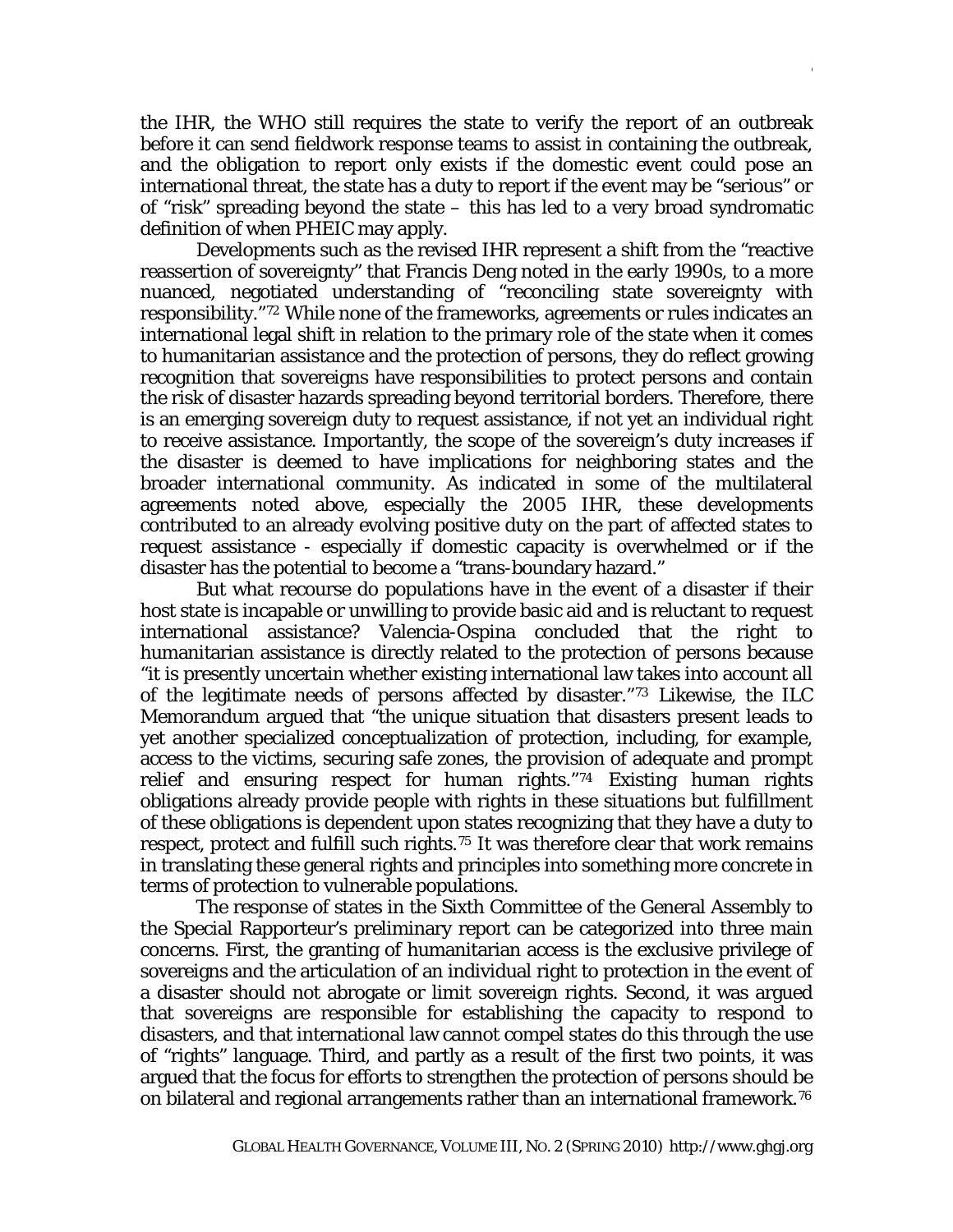However, what was not disputed was that "the principles of sovereignty and nonintervention should not mean that a State affected by a disaster may deny victims access to assistance, and it was suggested that if the affected State was unable to provide the goods and services required for the survival of the population, it must cooperate with other States or organizations willing to do so."[77](#page-22-1) Therefore, while the findings of the Special Rapporteur remain pending, one important product of the Commission's work has been the identification of a states' duty to accept aid in instances where they are unable or unwilling to provide victims access to assistance. In the specific area of public health, we have also seen the emergent trend towards identifying disease outbreaks that pose a serious risk to individuals as amounting to an international public health concern. But to what degree do these developments affect actual state behavior? In the next section, this paper will examine the case of the cholera outbreak in Zimbabwe in 2008-2009, and reveal how calls for the expansion of the protection duties owed by the state to the individual shaped the Zimbabwean government's response.

#### **PROTECTION OF PERSONS IN THE TIME OF CHOLERA: THE CASE OF ZIMBABWE**

As already mentioned above, in his 2008 report the Special Rapporteur specifically referred to epidemics as falling within his remit of study because of the "high degree of arbitrariness in disaster categorization, militating in favor of a more holistic approach," (citing the example that epidemics sometimes occurred not because of human agency, but aggravated by it due to neglect of hygiene within camps of refugees or internally displaced persons).<sup>[78](#page-22-1)</sup> The question of whether people have a right to assistance in the event of a disease epidemic goes to the heart of the sovereignty as responsibility debate. Public health is primarily understood to be a domestic issue that falls under the sovereign jurisdiction of the state. Yet the UN Secretariat's Memorandum and the Special Rapporteur both identified scope in existing agreements and laws for the international protection of persons to extend to health.

Cholera, an infection of the intestines caused by contaminated food or water by the bacterium *Vibrio cholerae*, primarily affects Africa, South East Asia and Latin America. In 2008, the number of infections and countries reporting cholera outbreaks increased. WHO registered 190,130 cases and 5,143 deaths in 2008, which represents a case-fatality rate of 2.7 percent both the number of cases. Comparing 2008 to 2007, there was a 7.6 percent increase in the number of cholera outbreaks and a 27 percent increase in the number of deaths. The 2008 outbreak in Zimbabwe (60,055 cases), Democratic Republic of Congo (DRC) (30,150) and Guinea-Bissau (14,323 cases) accounted for much of the 2008 increase. Across the past five years there was a steady trend of increased cholera infections – up 24 percent over the 2004 to 2008 period.<sup>[79](#page-22-1)</sup> According to WHO, one of the "biggest outbreaks ever recorded in recent history began in mid-August 2008 in Zimbabwe."[80](#page-22-1) In February 2009 the disease had peaked at 8,000 cases per week.[81](#page-22-1) By the end of May 2009, there was a cumulative case load of 98,424 suspected cases; 4,276 deaths with a case fatality rate (CFR) of 4.3 percent - in January the peak had been nearly 6 percent.<sup>[82](#page-22-1)</sup> On the degree to which the disease spread in Zimbabwe, estimates have varied from 55 to 60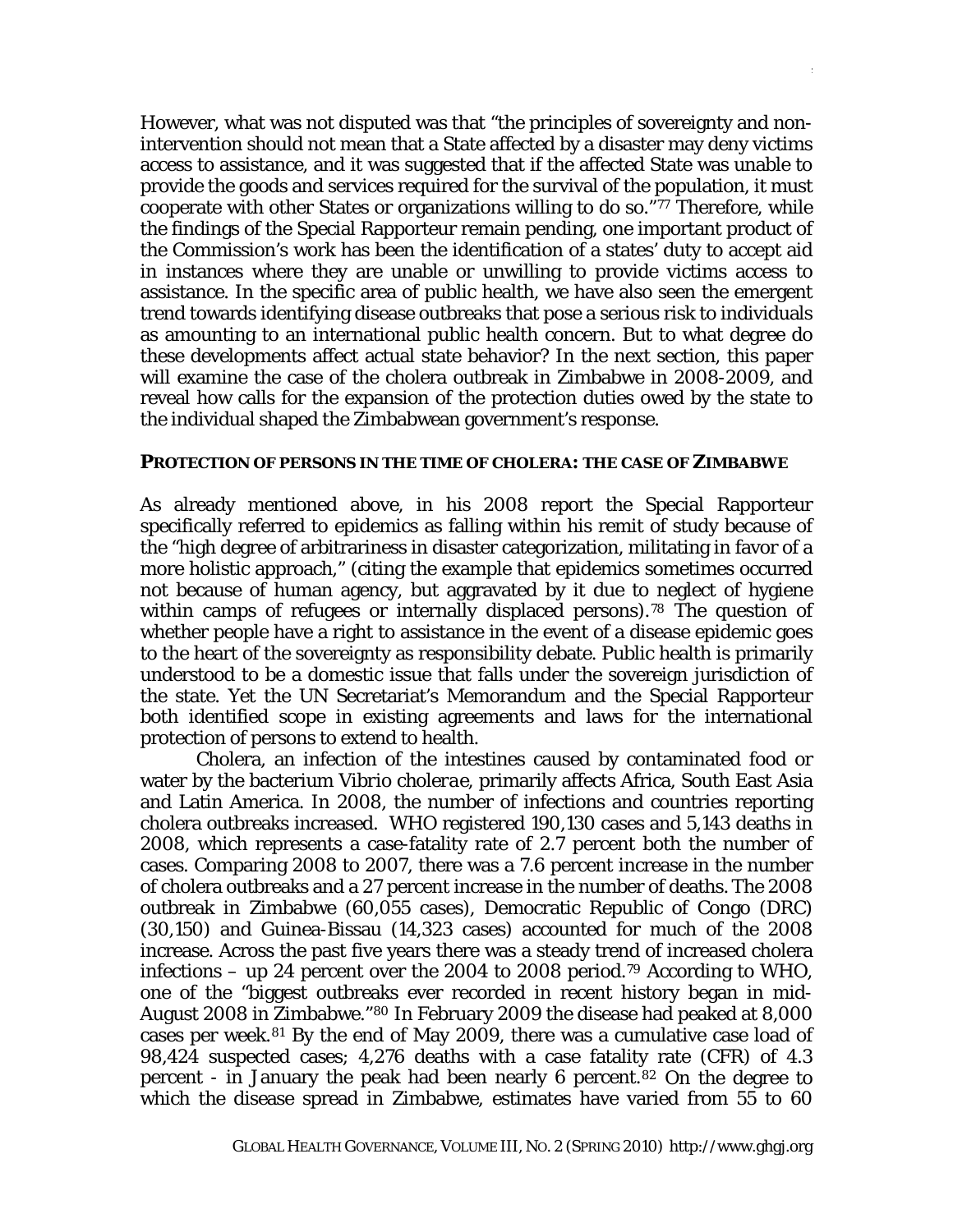districts (out of 62 districts) in all 10 provinces.<sup>[83](#page-22-1)</sup> The outbreak also spread into Botswana, South Africa, Zambia and Mozambique, causing thousands of infections amongst the populations bordering Zimbabwe. The cause of transborder infections included polluted water causeways from Zimbabwe running into towns on the border, and Zimbabwean "health refugees" crossing the border to seek treatment and relief from the outbreak (just during December 2008 hundreds had fled into South Africa seeking treatment).<sup>[84](#page-22-1)</sup> The fatality rate for Zimbabwe has been twenty times higher than the fatality rate that WHO usually estimates for cholera when proper treatment is available - a five percent infection rate has held steady for most of the crisis – resulting in the disease reaching epidemic proportions.[85](#page-22-1) In January 2009, Eric Laroche, Assistant Director-General for WHO's Health Action in Crises Cluster, described the outbreak as an "extraordinary public health crisis that requires from us all an extraordinary public health emergency response." He went on to argue that the outbreak was far from being brought under control and other countries in the southern Africa region faced the threat of "spill over epidemics."[86](#page-22-1)

It has been alleged that the Zimbabwe government first tried to cover up the infections in August 2008, but word quickly spread amongst the humanitarian agencies that had been allowed to stay after the 2008 March general parliamentary elections that cholera was sweeping the rural districts and would soon reach the urban areas. By the time cholera deaths had started to peak in Harare in November and December, the government had closed all public hospitals in the capital due to a lack of running water, medicine, food and equipment.[87](#page-22-1)

In sum, the cholera outbreak in Zimbabwe depicted both a disaster as defined by UN ISDR, and a PHEIC as defined by the 2005 IHR. Recall, a disaster is defined by the UN ISDR as "a serious disruption of the functioning of a community or a society causing widespread human, material, economic or environmental losses which exceed the ability of the affected community or society to cope using its own resources."<sup>[88](#page-22-1)</sup> The WHO's revised IHR (2005) lists cholera as one of the diseases that states are required to notify WHO about due to its ability to cause serious public health impact and to spread internationally. Furthermore, the IHR requires that states request international assistance if they have insufficient antidotes, drugs, vaccine, protection equipment and financial, human and material resources to contain the disease.<sup>[89](#page-22-1)</sup> The breakdown of the public health system in Zimbabwe, the case fatality rate of cholera victims, and the speed at which the disease spread all pointed to the state being unable to effectively contain the disease outbreak.

Did the cholera epidemic in Zimbabwe constitute a disaster, and as such, did Zimbabwe have a duty to accept the assistance offered by WHO and various non-governmental organizations? In keeping with the definitions set out by the ISDR, the Hyogo Declaration, IHR 2005, and the Memorandum by the UN Secretariat on the protection of civilians in the event of a disaster, the answer would seem to be clearly in the affirmative. Between August and December 2008, the outbreak spread to all ten provinces in Zimbabwe, had a five percent CFR,[90](#page-22-1) and spread to neighboring Botswana, Mozambique, South Africa and Zambia.<sup>[91](#page-22-1)</sup> The cholera outbreak became a trans-boundary hazard as infected people and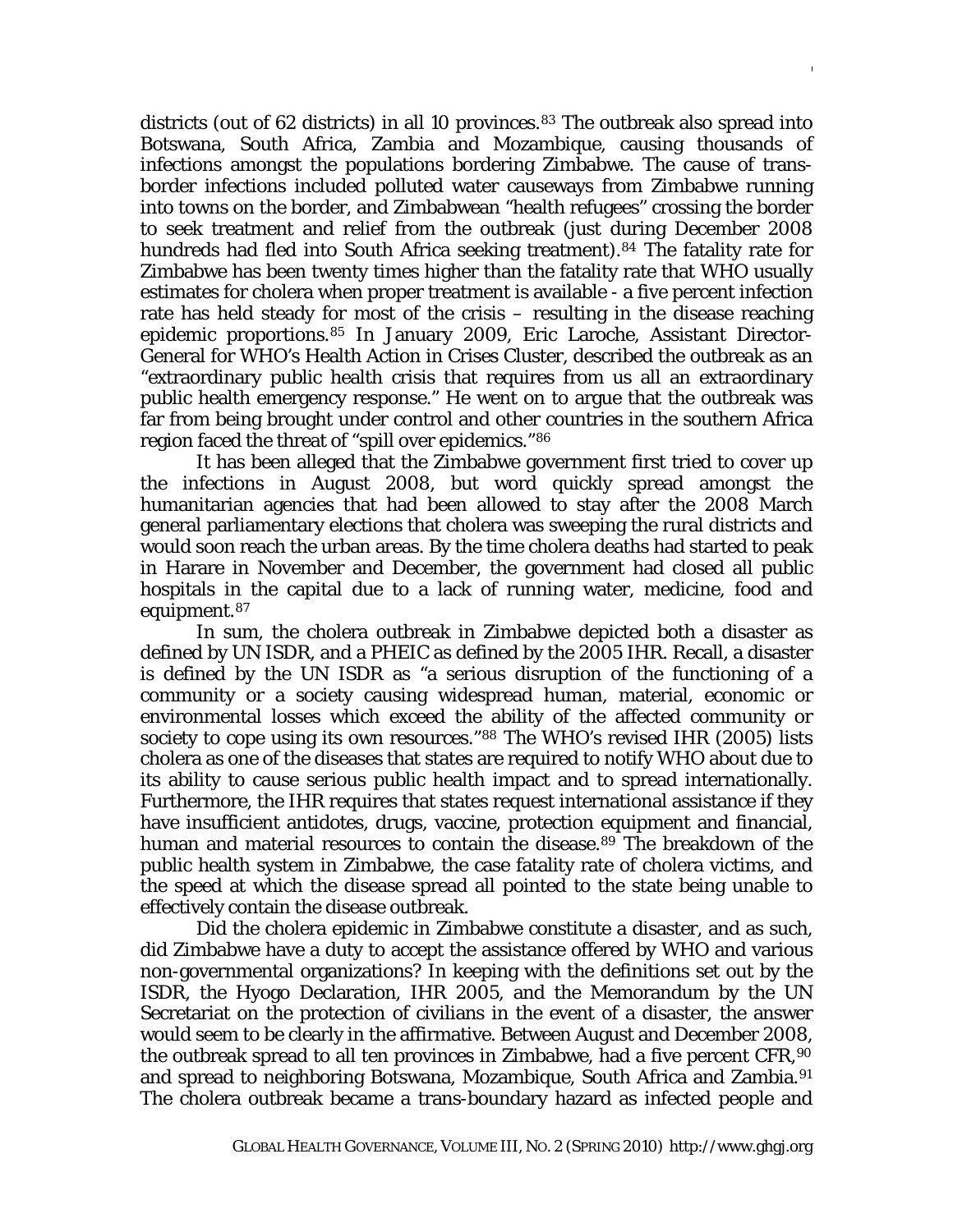water was carried over into neighboring countries, there was increased internal displacement as people sought treatment and clean water in districts less affected by the outbreak, and the local health care system proved unable to contain the disease due to lack of adequate treatment, staff, nourishment or resources. [92](#page-22-1)

The cholera epidemic in Zimbabwe was caused largely by the financial and political mismanagement of public health for well over a decade.<sup>[93](#page-22-1)</sup> After the general elections in March 2008, President Mugabe ruled that the opposition led by Morgan Tsvangirai did not have the right to form a government, even though it appeared that Tsvangirai's Movement for Democratic Change (MDC) party had won the majority of seats in the election. Those humanitarian groups who condemned the election result were expelled, which placed further strain on the agencies that remained, primarily WHO, UNICEF, MSF, World Vision, IFRC, Merlin and Plan International. The European Union and United States responded with sanctions against the Zanu-PF led government, which were used as justification for the government's failure to supply core medical equipment, drugs and food.

In the midst of political turmoil, however, international pressure was brought to bear on the government. First, the international community began to condemn the government for failing to protect its population, arguing that the state was deemed a "failure" because of the high case fatality rate. The considered opinion was that the cholera outbreak would not have been so deadly if the state had provided basic medical services and nutrition to the affected population. Second, the crisis escalated to the point where it started to spread beyond Zimbabwe and into Botswana, Mozambique, South Africa and Zambia. At this point, Zimbabwe was no longer able to plausibly deny what humanitarian officials had been reporting on the ground – that the outbreak had reached the point where it was a public health emergency of international concern. The high case fatality rate provided evidence that the state had *failed* to contain the outbreak, and was further demonstrated by cholera "refugees" fleeing to neighboring countries seeking treatment. In essence, what the growing chorus of criticism against Zimbabwe was demonstrating was that the perceived duty of care that the state owed its citizens had been breached in this case. Furthermore, because the state had failed to deliver on its duty of care, international actors insisted that it had a duty to accept the assistance being offered by the international community.[94](#page-22-1)

When the disease was confirmed as having spread to Botswana, Mozambique, South Africa and Zambia, Kenyan Prime Minister Raila Odinga suggested that if Zimbabwe proved unwilling or unable to contain the outbreak then the African Union (AU) should "allow the UN to send its forces into Zimbabwe with immediate effect, to take over control of the country and ensure urgent humanitarian assistance to the people dying of cholera."[95](#page-22-1) British Prime Minister Gordon Brown described the outbreak as "an international rather than a national emergency…International because disease crosses borders. International because the systems of government in Zimbabwe are now broken. There is no state capable or willing of protecting its people."[96](#page-22-1) The United States Ambassador to the United Nations, Susan Rice, argued that the Mugabe led government's failure to contain the cholera epidemic represented a failure to govern, and that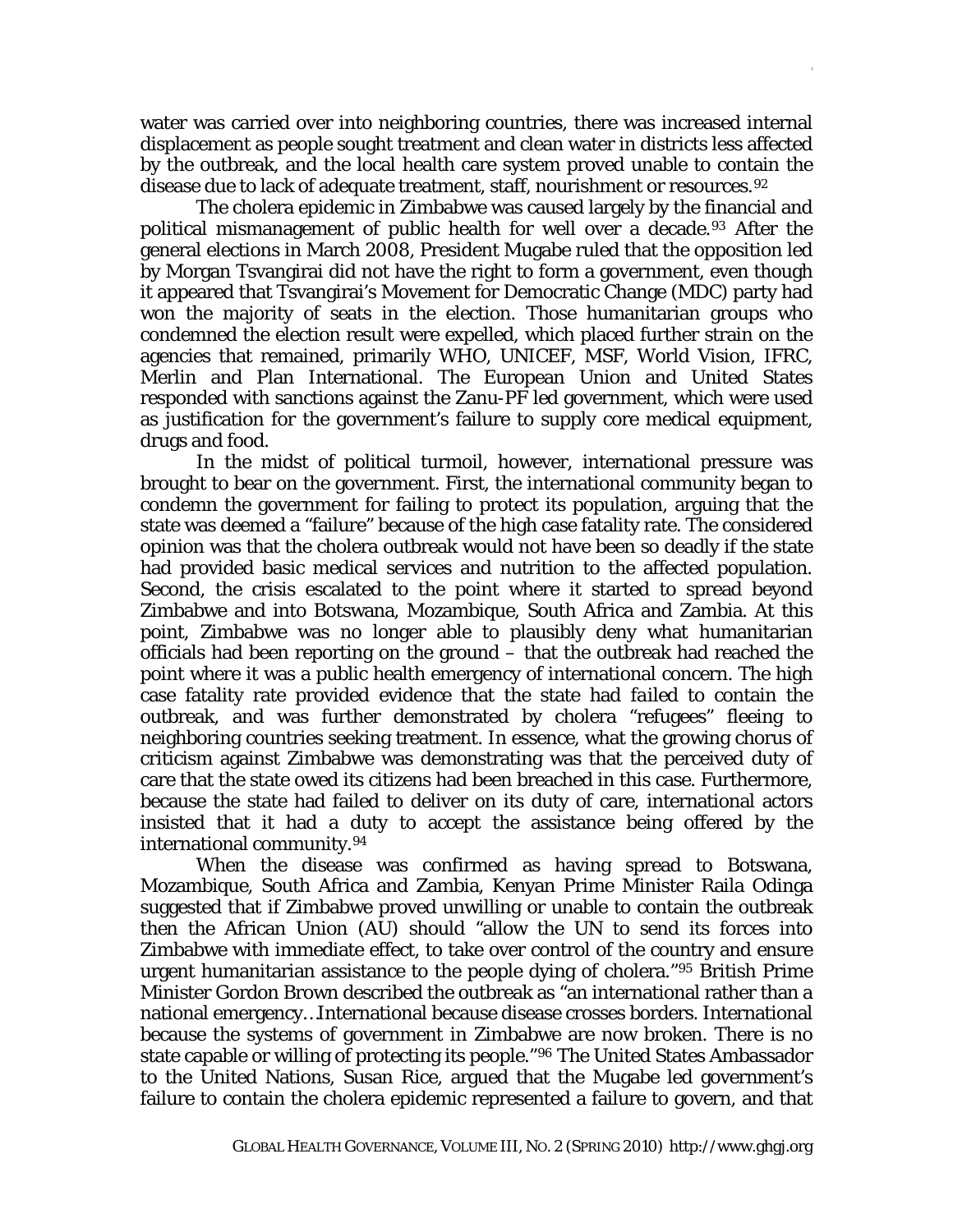nations of the Southern African region had a responsibility to force Mugabe to step down.[97](#page-22-1) While it was not until the disease had spread beyond Zimbabwe's borders that the international community voiced concern about the effectiveness of the Zimbabwe government, what is significant about the Zimbabwe case in light of the ILC's preliminary report on the protection of persons is the invocation of "duty" language by parts of the international community. Seemingly, bowing to pressure, the Zimbabwe government declared the cholera outbreak as a national emergency on 4 December 2008, and invited WHO to coordinate a Health Cluster response effort with the cooperation of the Zimbabwe health ministry and other nongovernmental agencies.[98](#page-22-1)

The collective international response–from WHO to members of the United Nations Security Council such as the United Kingdom (UK) and US–was that Zimbabwe not only had to contain the disease but the state could be deemed as failing unless it contained the disease. The duty of the state to provide assistance to persons affected constituted such a sovereign responsibility that failure to meet this responsibility would lead to the state itself being defined as a failure. The Zimbabwe cholera outbreak evoked a clear position by the international community that there is, indeed, a sovereign duty to contain disease outbreaks within the state's border, but also to effectively prevent and control the disease within the state.[99](#page-22-1) While this event is far from delivering a "responsibility to practice" doctrine in the area of public health that could apply in instances where states prove unwillingly or incapable of responding to overwhelming outbreaks of infectious disease,[100](#page-22-1) it does represent progress in the identification of the sovereign duty to assist civilians in time of disaster, and moreover, to accept international assistance. As WHO's Dr. Laroche argued, "political differences need to be put aside, economic barriers overcome, health services in the country's periphery strengthened and community awareness to respond enhanced to save many more people from dying due to a disease that can be readily prevented and treated."[101](#page-22-1)

## **CONCLUSION**

The initial reluctance of Zimbabwe to notify the WHO of the outbreak, to allow unfettered humanitarian access, and to permit aid distribution into areas supportive of the political opposition, all point to the difficulties associated with articulating and operationalizing a right that persons have to assistance and protection in the event of disaster. However, the Zimbabwe experience also reveals progress on identifying the responsibilities that states owe to their populations and marshalling international consensus on that point. In this case, the international community agreed that Zimbabwe was failing in its responsibility and applied diplomatic pressure, prompting the government to relent and accept international assistance. But it is important to note the inherent limits to this idea. First, the duty to assist relies upon the government acknowledging that it bears such a duty.[102](#page-22-1) The distinction needs to be made between a state being unwilling to protect persons from an epidemic and a state that is unable to do so. Naturally, states that are simply unable to assist are less likely to resist offers of international assistance. The Zimbabwe government's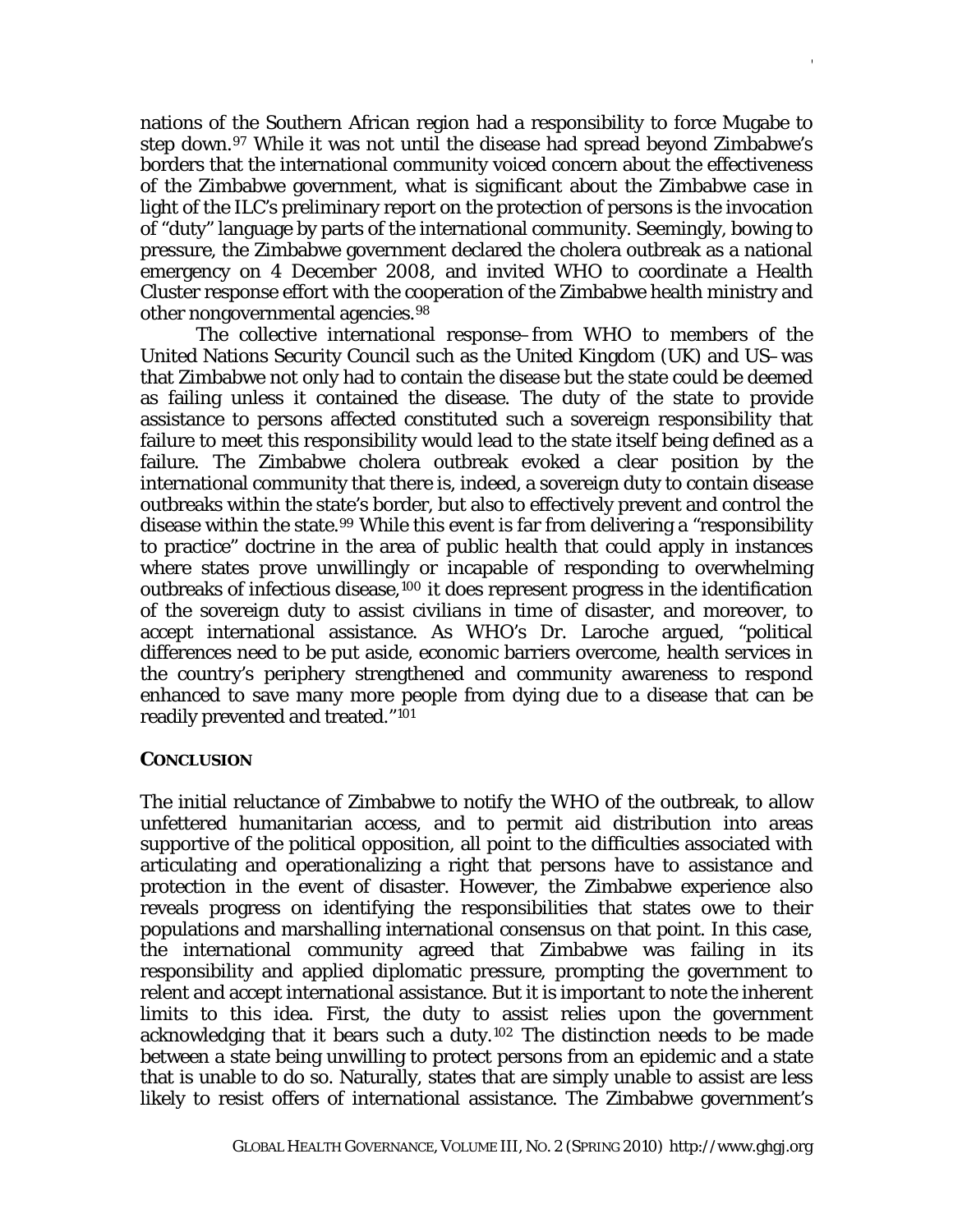response initially ranged from denial, to assertions that the government had the situation under control, and once this was proven to be untrue, President Mugabe alleged that the outbreak was the result of a biological weapon attack by the US and UK. As such, the extent of the cholera outbreak could have been limited were it not for the government's inertia and refusal to acknowledge the gravity of the situation. This is vastly different to a situation where a state is willing to assist its population, but does not have the capacity to do so.[103](#page-22-1) When states are unwilling to assist, it is possible that diplomatic pressure will fail to generate the sense of responsibility required from the host state with the result that more coercive measures might be needed. In the case of Zimbabwe, however, diplomatic pressure had the desired effect.

DAVIES,IS THERE AN INTERNATIONAL DUTY TO PROTECT 18

This leads to the next point, which is that it was not until the disease threatened neighboring state populations that Zimbabwe was condemned and financial, as well as diplomatic, efforts were launched to assist WHO and nongovernment agencies with the task of cholera treatment.[104](#page-22-1) The importance of Special Rapporteur Ospina's ILC study is that it will assist in articulating and setting out the responsibilities that states, such as Zimbabwe, have already agreed to in their role to protect civilians in the event of a disaster. It also articulates what responsibilities the international community has to render assistance to populations affected by disasters. What the Zimbabwe case showed is that there is already a broad framework of international human rights and disaster response rules and guidelines which enjoy international legitimacy.

The real challenge therefore lies not in developing new obligations, but identifying and implementing the ones states have already agreed to. Here, again, the case of Zimbabwe provides some useful clues. First, as noted above, the 2005 Hyogo Framework and Secretariat Memorandum for the ILC both noted preexisting economic, political, social and environmental conditions that make some countries more vulnerable to the devastation of particular disasters than other countries. Whether it is a poor health system, populations living in unsafe housing, or conditions of severe underdevelopment exacerbated by political, social or economic causes, it creates a situation where - when disaster strikes the likelihood of the disaster reaching hazardous proportions will be inevitably high. This is essential to note because it also means that humanitarian agencies are already going to be present in the majority of countries that endure such vulnerabilities.[105](#page-22-1) Zimbabwe is a perfect example of this. As such, the question of humanitarian access is therefore more complex and nuanced than often presented; it may "simply" require creating the conditions that permit already incountry agencies to do their work, as much as allowing access to new agencies. Second, the international community has a responsibility to remain financially and politically engaged by assisting regional organizations and individual states in meeting their risk reductions strategies under the Hyogo Framework.[106](#page-22-1) International actors are more likely to be thought legitimate and to have leverage if they are already committed to assisting states with economic development and capacity building.

What remains crucial therefore, is not the further creation of legally binding obligations demanding the right to protection – such calls are merited, but are not likely to be any more successful in delivering practical adherence to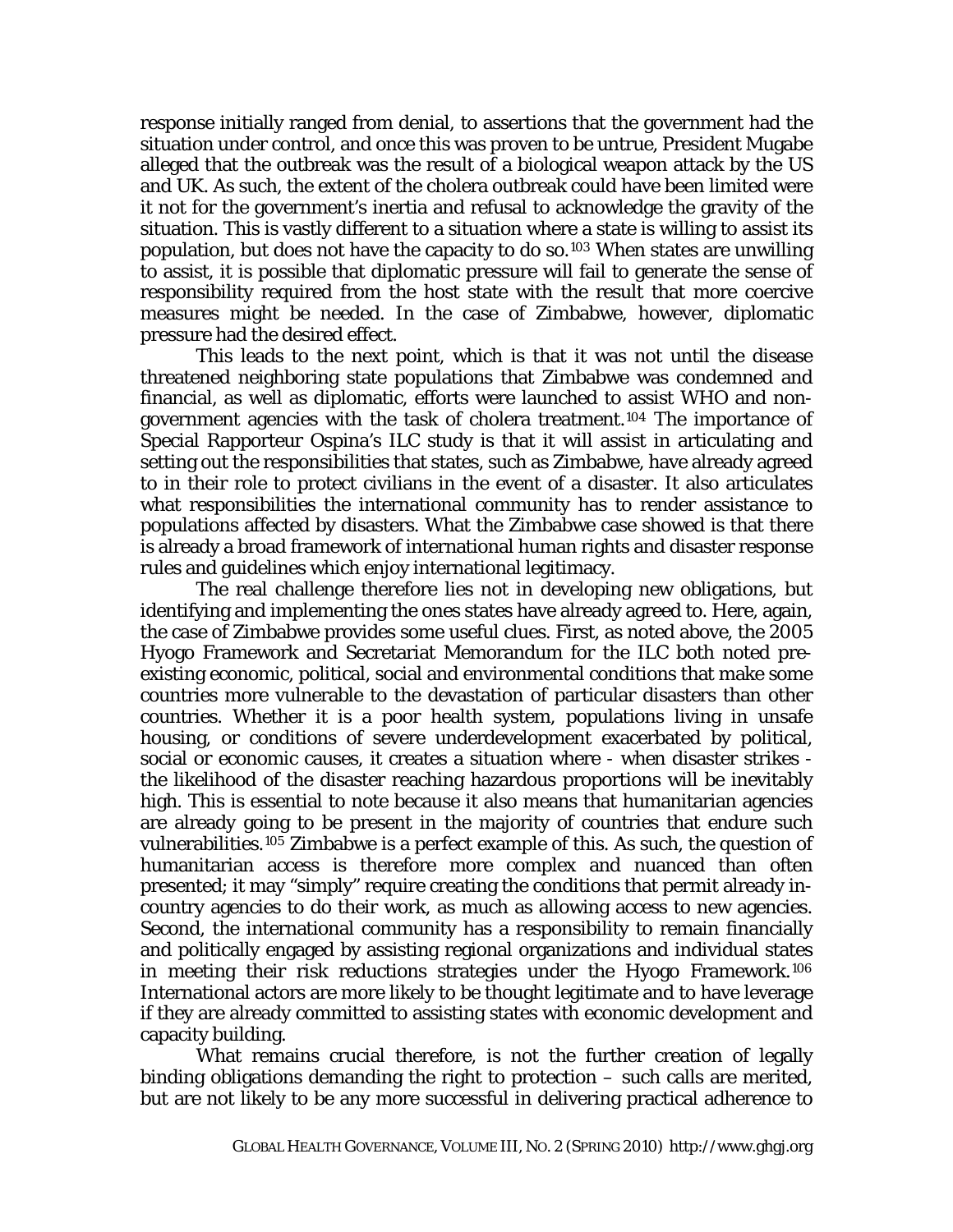the principle. Rather, the key is persuading governments to fulfill their responsibilities and encouraging external actors to provide assistance when needed. Thus, when it comes to actualizing the protection of persons, sovereigns already have a duty to accept assistance when they are not able or willing to render it themselves. Thus, states need to be held accountable for the rights that they have already signed on to in various international rules and agreements: such as to the ICESCR pertaining to the provision of food, water, shelter and medicine - which they reaffirmed in General Assembly Resolutions 45/100 (1990) and 46/182 (1991); their membership to legally binding agreements such as the 2005 International Health Regulations; and of their collective responsibility to prevent a disaster from causing greater undue harm and suffering, as signed on to by 168 states under the 2005 Hyogo Declaration and Framework. In the case of Zimbabwe, the two key factors that persuaded the state to declare a national emergency and scale up its acceptance of international aid was the presence of humanitarian workers reporting the extent of the cholera outbreak and second, diplomatic pressure from neighboring states. It is unlikely that any convention declaring the right of protection could have achieved more access or success in Zimbabwe without these factors in play. Zimbabwe was ultimately persuaded to accept offers of assistance because it recognized a shared expectation among states and international organizations that states have a duty to protect their populations from national disasters and that the international community has a legitimate role to play should states fail.

*Sara E. Davies is an ARC postdoctoral fellow at the Center for Governance and Public Policy at Griffith University*. *The research for this article was supported under Australian Research Council's* Discovery Projects *funding scheme (project number DP0878792).*

 $\overline{a}$ 

<sup>&</sup>lt;sup>1</sup> International Strategy for Disaster Reduction, "Distribution of natural disasters by origin," *Disaster Statistics, Occurrence: trends-century*, Center for Research on the Epidemiology of Disasters, 2006. [http://www.unisdr.org/disaster-statistics/pdf/isdr-disaster-statistics](http://www.unisdr.org/disaster-statistics/pdf/isdr-disaster-statistics-occurrence.pdf)[occurrence.pdf](http://www.unisdr.org/disaster-statistics/pdf/isdr-disaster-statistics-occurrence.pdf) . 2 Intergovernmental Panel on Climate Change (IPCC), *Climate Change 2007: Synthesis Report*,

Summary for Policy Makers, 2007, 2-3. Available at [http://www.ipcc.ch/pdf/assessment](http://www.ipcc.ch/pdf/assessment-report/ar4/syr/ar4_syr_spm.pdf)<u>[report/ar4/syr/ar4\\_syr\\_spm.pdf](http://www.ipcc.ch/pdf/assessment-report/ar4/syr/ar4_syr_spm.pdf)</u>.<br><sup>3</sup> Jurgen Haacke, "Myanmar: the Responsibility to Protect, and the Need for Practical Assistance,"

*Global Responsibility to Protect*, 1, no.2 (2009): 156-184.

<sup>4</sup> Laura MacInnis, "Rainy season floods may propel Zimbabwe cholera-WHO," *Reuters*, 13 February 2009, [http://www.reuters.com/article/idUSLD804064;](http://www.reuters.com/article/idUSLD804064) UN Office for the Coordination of Humanitarian Affairs, "Zimbabwe: Cholera keeps a low profile," *IRIN News*, 12 March 2010, <http://www.irinnews.org/Report.aspx?ReportId=87828>. 5 United Nations, *Strengthening of the coordination of emergency humanitarian assistance of* 

*the United Nations*, Report of the Secretary General, General Assembly Fifty-Fifth Session, A/55/82-E/2000/61 (30 May 2000), 13.

<sup>6</sup> United Nations, *Protection of Persons in the event of disasters, Memorandum by the Secretariat*, General Assembly Sixtieth Session, A/CN.4/590 (11 December 2007), 13.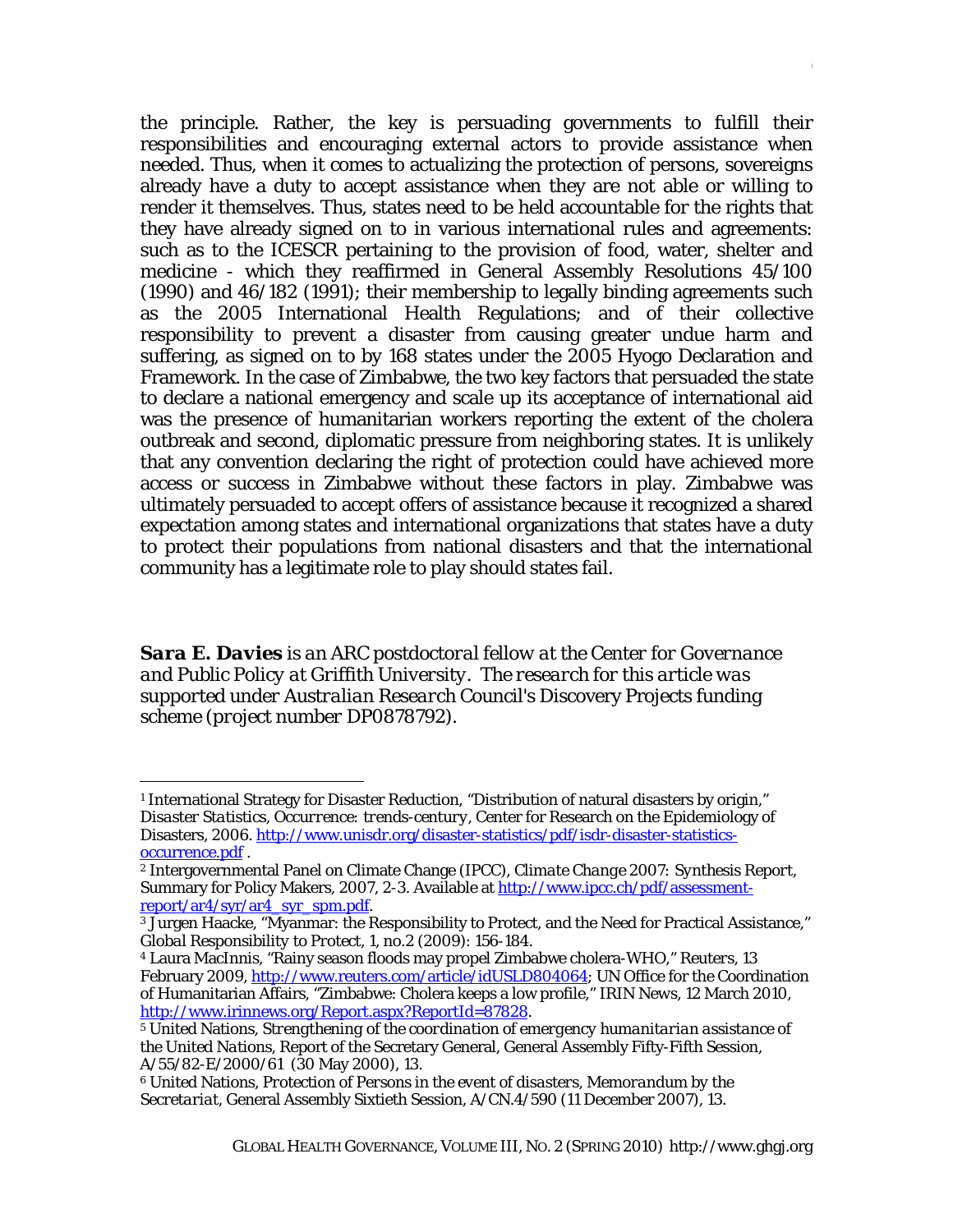8 United Nations, *A More Secure World: Our Shared Responsibility*, Report of the Secretary-General's High-level Panel on Threats, Challenges and Change, Fifty-Ninth Session A/59/565 (2 December 2004), paragraph 144; David P. Fidler, "The UN and the Responsibility to Practice Public Health," *Journal of International Law and International Relations*, 2 no.1 (2004): 41-62. 9 Peter Berkowitz, "Leviathan Then and Now," *Policy Revie*w, no. 151 (October/November 2008): 18.

10 United Nations, *Report of the International Law Commission*, General Assembly Fifty-Eighth Session, A/61/10 (1 May-9 June/3 July-11 August 2006), 469.

11 United Nations, *Protection of Persons in the event of disasters*, 9.

 $12$  For the purposes of this paper, "disaster" is defined as "a serious disruption of the functioning of society, excluding armed conflict, causing significant, widespread human, material or environmental loss," presently the definition used in Draft article 2, United Nations, *Second Report on the protection of persons in the event of disasters by Eduardo Valencia-Ospina, Special Rapporteur*, General Assembly Sixty-First Session, A/CN.4/615 (7 May 2009) 15.

13 United Nations, *Preliminary report on the protection of persons,* 5, 19.

14 Alex J. Bellamy, *Responsibility to Protect: The Global Effort to End Mass Atrocities* (Cambridge: Polity Press, 2009),33.

15 United Nations, Universal Declaration of Human Rights, A/RES/217 (III) (1948)

<http://www.un.org/en/documents/udhr/>.<br><sup>16</sup> United Nations, International Covenant on Economic, Social and Cultural Rights, A/RES/2200 (XXI) (1966) http://www.un.org/Docs/asp/ws.asp?m=A/RES/2200 (XXI)

17 United Nations, *Humanitarian assistance to victims of natural disasters and similar emergency situations*, General Assembly Forty-Fifth Session, A/RES/45/100 (14 December 1990).

18 United Nations, *Strengthening of the coordination of humanitarian emergency assistance of the United Nations*, General Assembly Forty-Seventh Session, A/RES/46/182 (19 December 1991).

19 Bellamy, *Responsibility to Protect*, 21.

20 Francis M. Deng, Sadikiel Kimaro, Terrence Lyons, Donald Rothchild and I. William Zartman, *Sovereignty as Responsibility: Conflict Management in Africa* (Washington: Brookings Institution, 1996), xi-xiv.

21 The first phase, after the Peace of Westphalia, was when the sovereign "reigned supreme domestically and in its relations with the outside world". The second phase, after WWII, marked the erosion of sovereignty with the "development of democratic values and institutions internally and with international accountability on the basis of human rights and humanitarian standards." The end of the Cold War allowed the third phase – reactive assertion of sovereignty – to be ushered in. Deng et al, *Sovereignty as Responsibility*, 2.

<sup>22</sup> *Ibid.*, 1.

 $\overline{a}$ 

23 "We [Heads of State and Government] recognize the Guiding Principles on Internal Displacement as an important international framework for the protection of internally displaced persons and resolve to take effective measures to increase the protection of internally displaced persons", in United Nations, *2005 World Summit Outcome Resolution*, General Assembly Sixtieth session, A/RES/60/1 (24 October 2005), paragraph 132. Available online at http://daccess-dds-

ny.un.org/doc/UNDOC/GEN/N05/487/60/PDF/N0548760.pdf?OpenElement. 24 Roberta Cohen, "Developing an International System for Internally Displaced Persons," *International Studies Perspectives* 2, no.2 (2006): 91. <sup>25</sup> *Ibid.*

26 United Nations, *Strengthening of the coordination of emergency humanitarian assistance*, 23. 27 Bellamy, *Responsibility to Protect*, 32.

<sup>7</sup> United Nations, *Preliminary report on the protection of persons in the event of disasters by Mr Eduardo Valencia-Ospina, Special Rapporteur,* General Assembly Sixtieth Session, A/CN.4/598 (5 May 2008), 17.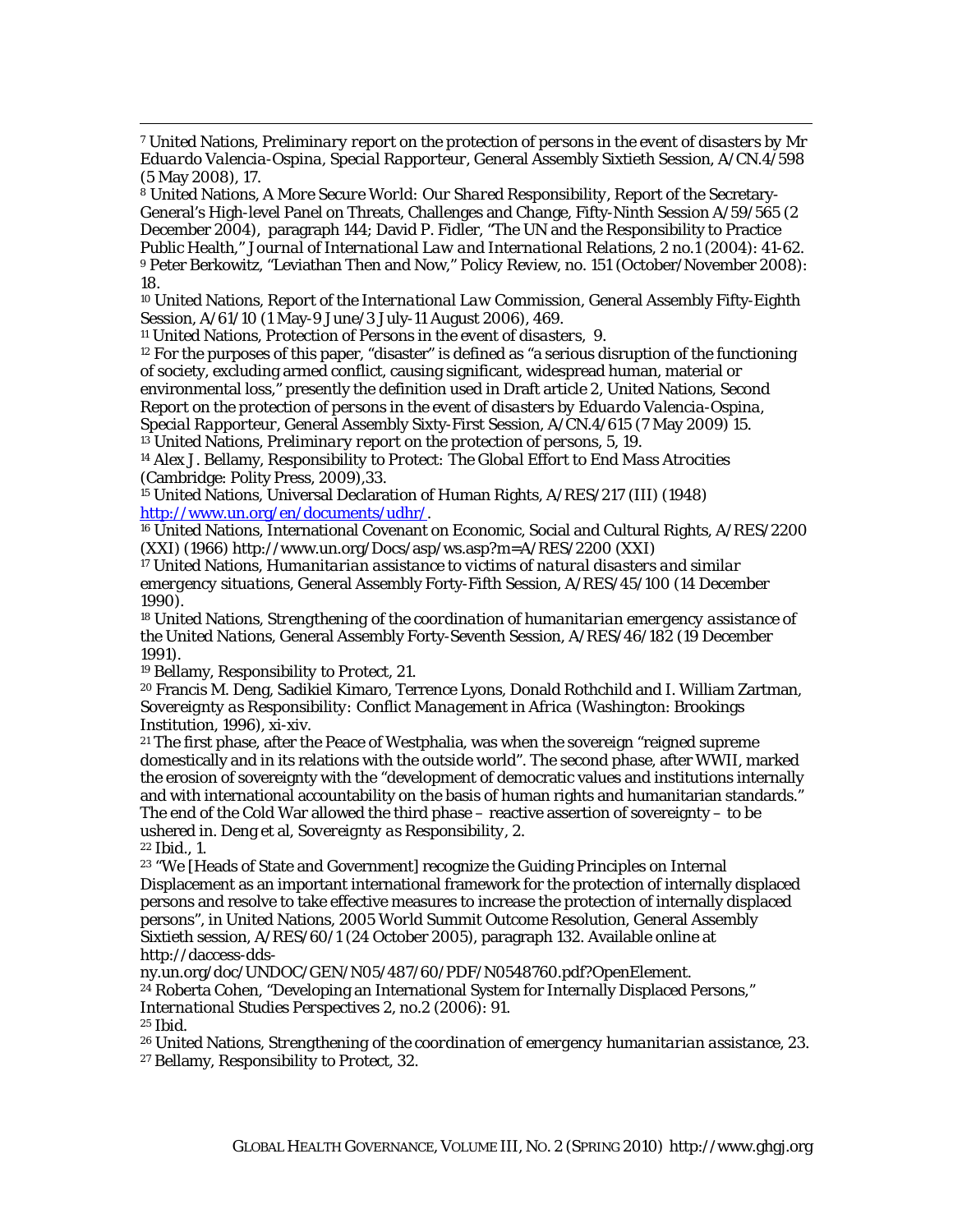28 International Commission on Intervention and State Sovereignty (ICISS), *The Responsibility to Protect: Report of the International Commission on Intervention and State Sovereignty* (Ottawa: International Development Research Centre, 2001).

29 United Nations, *A More Secure World – Our Shared Responsibility*, Report of the Secretary-General's High Level Panel on Threats, Challenges and Change, General Assembly A/59/565 (2 December 2004), 22.

<sup>30</sup> *Ibid.*

 $\overline{a}$ 

<sup>31</sup> *Ibid.*

32 Cohen, "Developing an International System," 91.

33 United Nations, *Report of the International Law Commission*, 469.

34 Lloyd Axworthy and Allan Rock, "R2P: An Unfinished Agenda," *Global Responsibility to Protect* 1 (2009)*:* 54-69.

35 Roberta Cohen, "The Burma Cyclone and the Responsibility to Protect," *Global Responsibility to Protect* 1, no.2 (2009): 253-257.

36 Asia-Pacific Centre for the Responsibility to Protect, *Cyclone Nargis and the Responsibility to Protect*, 16 May 2008.

37 United Nations, *Strengthening of the coordination of emergency humanitarian assistance.*  38 United Nations, *Protection of Persons in the event of disasters*, 20, 156.

39 Author's email correspondence with Arnold Pinto, UN Office of Legal Affairs Codification Division, April 2009. Correspondence held on file with author.

40 Jan Egeland, *A Billion Lives: An Eyewitness Report from the Frontlines of Humanity* (New York: Simon & Schuster, 2008), 124.

<sup>41</sup> *Ibid*., 123, 127.

42 Author's email correspondence with Arnold Pinto.

43 United Nations, *International Strategy for Disaster Reduction*, A/RES/62/192 (11 February 2008).

44 Author's email correspondence with Arnold Pinto.

45 Author's email correspondence with Arnold Pinto.

46 United Nations, *Report of the International Law Commission*, 465.

<sup>47</sup> *Ibid*., 475.

48 Author's email correspondence with Arnold Pinto.

49 United Nations, *Protection of Persons in the event of disasters*, 3.

*50 Ibid*., 9, 153.

<sup>51</sup> *Ibid.*, 2.

52 United Nations, *2005 World Summit Outcome Resolution*. 53 United Nations, *Protection of Persons in the event of disasters*, 21.

<sup>54</sup> *Ibid.,* 23.

55 United Nations, *Humanitarian assistance to victims of natural disasters*; United Nations,

*Strengthening of the coordination of humanitarian emergency assistance*. 56 United Nations, *Strengthening of the coordination of humanitarian emergency assistance*, paragraph 6.

57 United Nations Commission on Human Rights, *Guiding Principles on Internal Displacement*, E/CN.4/1998/53/Add.2, (11 February 1998).

58 United Nations, *Protection of Persons in the event of disasters*, 29-36.

59 International Strategy for Disaster Reduction (ISDR), *Hyogo Framework for Action 2005- 2015: Building the Resilience of Nations and Communities to Disasters*, World Conference on Disaster Reduction 18-22 January 2005, Kobe, Hyogo, Japan, 4.

60 ISDR, *Hyogo Declaration*, 2.

<sup>61</sup> United Nations, *Strengthening of the coordination of humanitarian emergency assistance .*<br><sup>62</sup> United Nations, *International cooperation on humanitarian assistance in the field of natural* 

*disasters, from relief to development*, Report of the Secretary General, General Assembly Fiftyseventh session, A/57/578 (29 October 2002).

63 ASEAN, *ASEAN Agreement on Disaster Management and Emergency Response*, Vientiane, 26 July 2005, 2.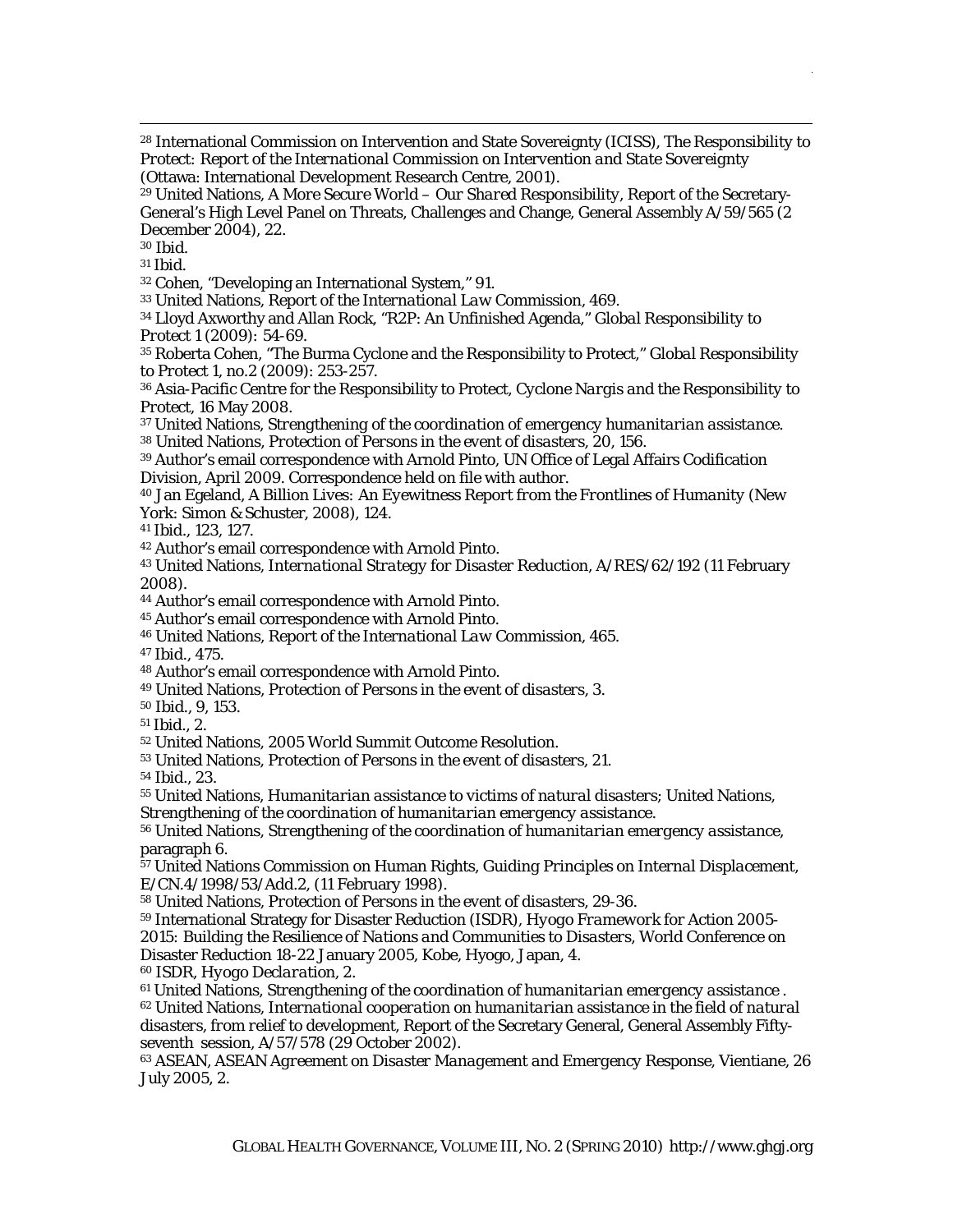<sup>64</sup> *Ibid.*, Article 1.3. It is important to note that regional analysts believe ASEAN Agreement does include pandemic response and preparedness: Centre for Non-Traditional Security Studies, "Pandemics and Security Report Programme Report," *Pandemic Preparedness in Asia*, 12-13 (January 2009) 7.

<sup>65</sup> *Ibid.*, Article 5.1.a.

<sup>66</sup> *Ibid.*, Article 4.b.

 $\overline{a}$ 

<sup>67</sup> *Ibid.*, Article 5.4.

68 Jurgen Haacke, "Myanmar, the Responsibility to Protect, and the Need for Practical Assistance," *Global Responsibility to Protect*, 1, no. 2 (2009),171-172.

69 WHO, *International Health Regulations* (2005), 1st ed (Geneva: World Health Organisation, 2005), http://www.who.int/csr/ihr/IHR\_2005\_en.pdf.

70 WHO, *International Health Regulations*. 71 United Nations, *Protection of Persons in the event of disasters,* 38-40.

72 Deng et al, *Sovereignty as Responsibility*, 2.

73 United Nations, *Preliminary report on the protection of persons* , 19.

74 United Nations, *Protection of Persons in the event of disasters,* 149.

75 United Nations Committee on Social, Economic and Cultural Rights, *The right to the highest attainable standard of health*, E/C.12/2000/4 (11 August 2000).

76 Rohan Perera, P.C. Member ILC Permanent Mission of Sri Lanka Mission to United Nations, *Protection of Persons in the event of disasters*,, sixtieth Session of ILC, Geneva, (18 July 2008) [http:///www.lankamission.org/index2.php?opition=com\\_content&task=view&id=579&p;](http:///www.lankamission.org/index2.php?opition=com_content&task=view&id=579&p) Rajeev

Sjukla, Permanent Mission of India to United Nations,, on Agenda Item 75 – Report of the International Law Commission on the Work of its  $60<sup>th</sup> S$  Session – Chapter VII – Responsibility of International Organisations, Chapter VIII – Expulsion of Aliens, Chapter IX – Protection of Persons in the Event of Disasters, and Chapter X – Immunity of State Officials from Foreign Criminal Jurisdiction at the Sixth Committee of the 63rd Session of the United Nations General Assembly on November 03 2008; Liu Zhenmin, Deputy Permanent Representative of China to the UN, Permanent Mission of the People's Republic of China to the UN,, at the Sixth Committee of the 63rd Session of the UN General Assembly, on Item 75: Report of the International Law Commission on the Work of its 60<sup>th</sup> Session – Part Three, 3 November 2008. [http://www.china](http://www.china-un.org/eng/hyyfy/t520980.htm)[un.org/eng/hyyfy/t520980.htm;](http://www.china-un.org/eng/hyyfy/t520980.htm) Baizure Kamal, Permanent Mission of Malaysia to United Nations,Agenda Item 75: Report of the International Law Commission on the Works of its Sixtieth Session at the Sixth Committee of the Sixty Third Session of the United Nations General Assembly, New York, 3 November 2008, 4.

77 United Nations General Assembly, Report of the International Law Commission on the work of the sixtieth session (2008), Topical summary of the discussion held in the Sixth Committee of the General Assembly during its sixty-third session, prepared by the Secretariat, Geneva 4 May-5 June, 6 July-7 August 2009, A/CN.4/606 (21 January 2009), 17-18.

78 United Nations, *Preliminary report on the protection of persons*, 17.

79 World Health Organization, "Cholera: Global Surveillance Summary, 2008," *Weekly Epidemiological Record*, 84, no.31 (31 July 2009): 309-324. <sup>80</sup> *Ibid.*, 314.

81 World Health Organization, "Cholera in Zimbabwe – update 4," 9 June 2009, [http://www.who.int/csr/don/2009\\_06\\_09/en/index.html.](http://www.who.int/csr/don/2009_06_09/en/index.html) 82 *Ibid.*

<sup>83</sup> *Ibid.*; Ministry of Health and Child Welfare and Office of the WHO Representative in Zimbabwe, Daily Cholera Update and Alerts, "Ministry of Health and Child Welfare Rapid Disease Notification System," 10 April 2009. <http://ochaonline.un.org/zimbabwe>.<br><sup>84</sup> British Broadcasting Corporation, "Zimbabwe cholera 'an emergency,"" 4 December 2008,

[http://news.bbc.co.uk/2/hi/africa/7764200.stm;](http://news.bbc.co.uk/2/hi/africa/7764200.stm) Angela Balakrishnan, "Zimbabwe declares state of emergency over cholera epidemic," *The Guardian*, 4 December 2008,

http://www.guardian.co.uk/world/2008/dec/04/zimbabwe-health.

85 Chris Beyrer and Frank Donaghue, "A health-care disaster that is all man-made," *The Age*, 12 January 2009. [http://www.theage.com.au/opinion/a-healthcare-disaster-that-is-all-manmade-](http://www.theage.com.au/opinion/a-healthcare-disaster-that-is-all-manmade-20090111-7ecl.htm)